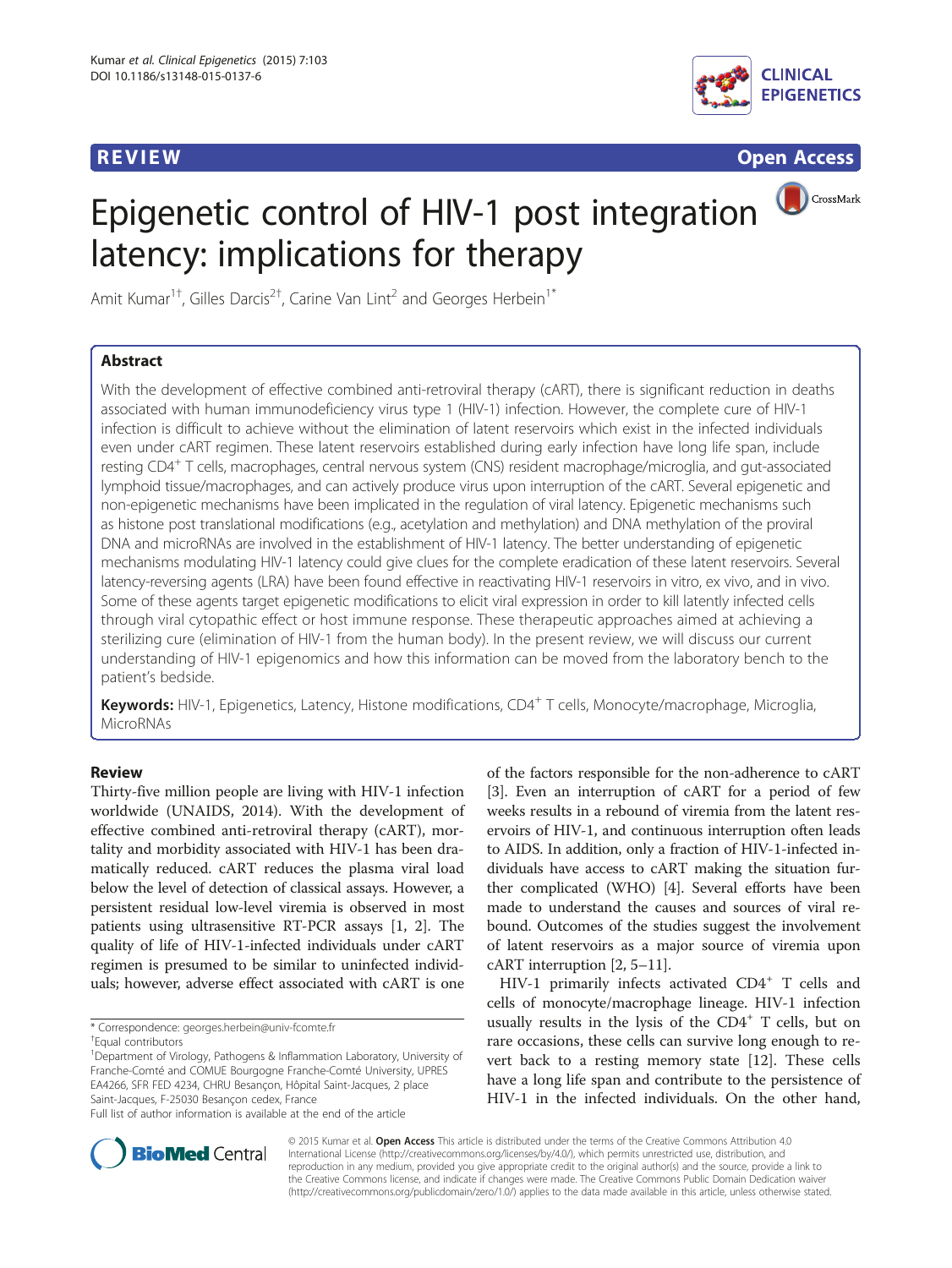macrophages are resistant to cytopathic effect of the virus, and due to their presence in diverse anatomical sanctuaries, they further strengthen the viral persistence. For instance, central nervous system (CNS) is one of the anatomical sanctuaries for HIV-1 latent reservoir. CNS resident macrophages such as meningeal macrophages, perivascular macrophages, macrophages of the choroidplexus, and microglia are derived and continuously replaced by the migration of monocytes through blood brain barrier [[13, 14](#page-8-0)]. These CNS resident macrophages are susceptible to HIV-1 infection and are largely responsible for HIV-1 associated dementia [[15, 16](#page-8-0)]. The presence of integrated proviral DNA has been also detected in astrocytes [\[17](#page-8-0)]. During the late course of HIV-1 infection where CD4<sup>+</sup> T cells are largely depleted, CNS resident HIV-1-infected cells might represent the source of viral persistence in the infected individuals.

In addition to CNS, the gut plays a pivotal role in the pathogenesis of HIV-1 in patients under cART. HIV-1 transcripts, proviral DNA, and latently infected cells have been isolated from gut-associated lymphoid tissue (GALT) [\[18](#page-8-0)–[22\]](#page-8-0). Of note, recently, Rothenberger et al. demonstrated that the viral rebound on treatment interruption is evident at multiple sites with a highly complex and genetically diverse population of virions and suggested GALT as an important latent reservoir [\[23](#page-8-0)]. Similarly, the role of gut-associated macrophages in HIV pathogenesis has been also postulated [[24\]](#page-8-0). In the presence of stroma-derived growth factors, HIV-1-infected monocytes can be differentiated into macrophages of lamina propria and could represent a HIV-1 latent reservoir [[10](#page-8-0), [25](#page-8-0)].

The mean frequency of latently infected cells in patients on cART, estimated with the viral outgrowth assay, is extremely low  $({\sim}1/10^6 \text{ resting CD4}^+ \text{ T cells})$  [\[26\]](#page-8-0). These latent reservoirs consist of cells carrying "replication competent, transcriptionally and translationally silenced, extremely stable proviruses" capable of producing virions upon various cellular stimuli [\[2, 27](#page-8-0)]. HIV-1 latency has been characterized to large extent in CD4<sup>+</sup> T cells and to less extent in monocytes/macrophages [[2](#page-8-0), [10, 11, 28\]](#page-8-0). The latency is broadly classified into pre and post integration latency [\[29](#page-8-0)]. In post integration latency, the integrated proviral DNA is silenced in the target cells by various epigenetic and non epigenetic mechanisms [\[30](#page-8-0), [31](#page-8-0)]. Epigenetic factors include repressive chromatin structure at HIV-1 promoter by the interplay of several DNA and histone-modifying enzymes. In addition, a growing list of evidences also suggests the relationship between microRNAs and host epigenetic machinery. In the present review, we will limit the discussion to the epigenetic mechanisms responsible for HIV-1 post integration latency and how these mechanisms can be targeted by anti-HIV drugs developed for purging the latent reservoir from HIV-1-infected individuals.

#### HIV-1 preferential integration into the host chromatin

Several studies showed the preferential integration of HIV-1 DNA into the euchromatin of the host chromatin in vitro [\[32, 33\]](#page-8-0) and in vivo [[33, 34](#page-8-0)] suggesting the epigenetic silencing of the provirus. For instance, Han and colleagues explored the integration site in resting CD4<sup>+</sup> T cells populations isolated from HIV-infected individuals under cART regimen. They investigated 74 integration sites from 16 patients, out of which 93 % resided within transcription units, usually within introns. Integration was random with respect to transcriptional orientation relative to the host gene and with respect to position within the host gene [[34](#page-8-0)]. Similar findings have been also reported in monocyte-derived macrophages (MDMs) [\[35](#page-8-0)].

Taken together, these studies suggest the non-random distribution of HIV-1 integration sites in the host genome suggesting the collective efforts of host and viral factors. For example, the lens epithelium-derived growth factor (LEDGF/p75) has been found as an important cellular factor responsible for guiding the pre-integration complex (PIC) to the host chromatin via interaction through integrase (IN) [[36](#page-8-0)–[38](#page-8-0)]. Recently, data from Debyser's research team suggest the uptake of LEDGF/ p75 in the viral particles mediated by IN/pol and specific cleavage by HIV protease [\[39](#page-8-0)].The biological relevance of LEDGF/p75 within HIV-1 virion is under investigation [[39](#page-8-0)]. How HIV-1 integration occurs in transcriptional active region has been studied during the last few years. Ocwieja and colleagues observed that the knockdowns of nuclear pore protein RanBP2 and transportin-3 altered integration targeting for HIV in HEK 293 T cells suggesting a link between nuclear pore entry and HIV-1 integration events [\[40\]](#page-8-0). A recent study by Marini and coworkers further unfold the mystery of non-random distribution of HIV-1 integration sites in the host chromatin of CD4<sup>+</sup> T cells [\[41\]](#page-8-0). They reported that HIV-1 integration occurs in the outer shell of the nucleus in close correspondence with the nuclear pore. They also showed that functional viral integrase and the presence of the cellular Nup153 and LEDGF/p75 integration cofactors are indispensable for the peripheral integration of the virus [\[41\]](#page-8-0).

Integration of HIV-1 into the transcriptional units and their subsequent silencing suggests the involvement of transcriptional interference (TI) in the regulation of viral latency. TI refers to the direct inhibitory effect of transcription of one gene on another gene transcriptional process present in cis [\[42](#page-9-0)]. The assembly of RNA polymerase complex on integrated HIV-1 5′LTR might be prevented by ongoing transcription of the host gene. The phenomenon of TI has been shown in several cell lines harboring proviral DNA [\[43](#page-9-0)–[45\]](#page-9-0). In addition, the role of chromatin reassembly factors (CRFs) has been postulated in regulating the viral gene expression [\[46](#page-9-0)].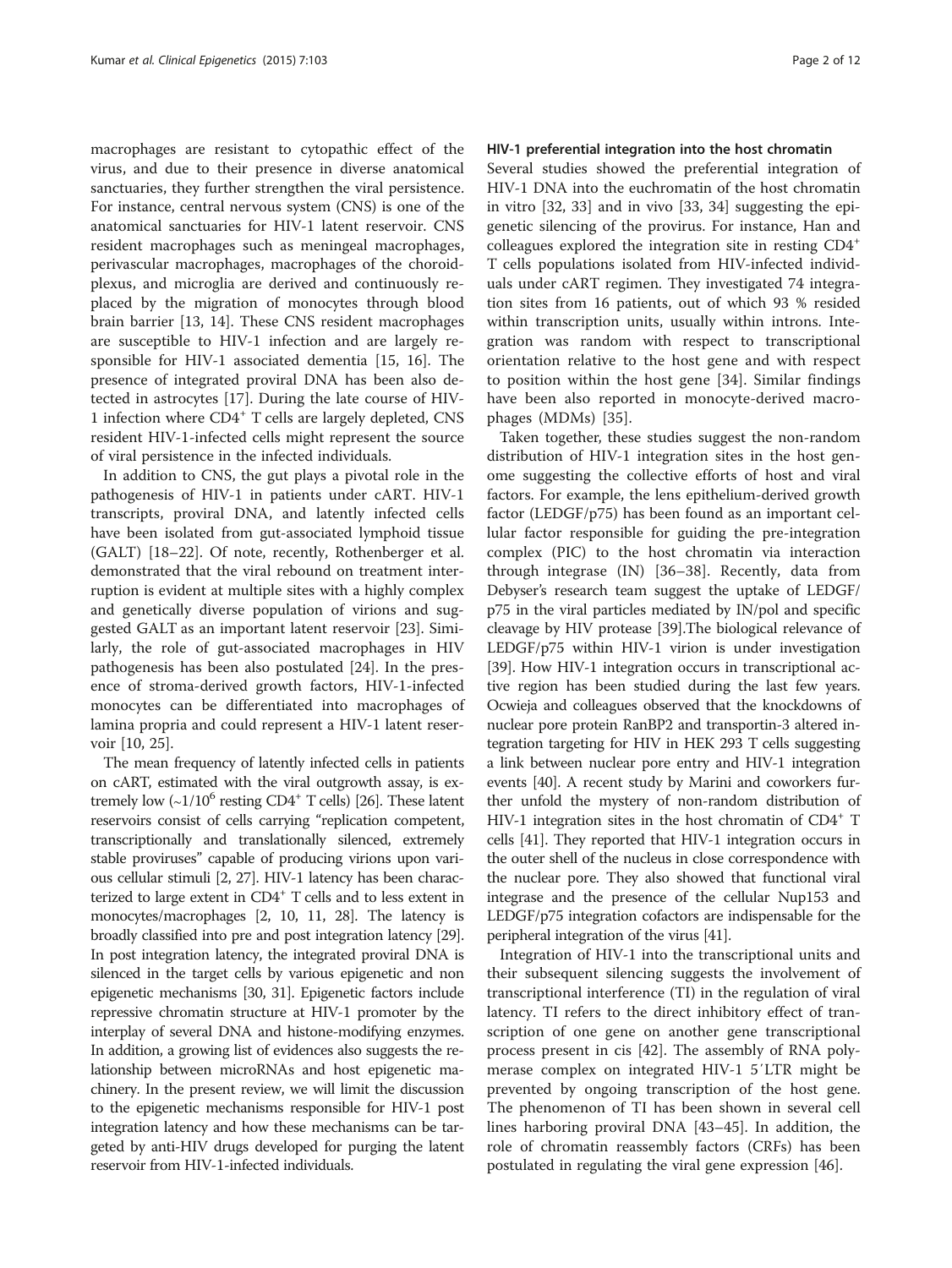#### HIV-1 promoter: center of HIV-1 epigenomics

HIV-1 viral promoter also called 5′LTR (long terminal repeat) is one of the well-characterized viral elements so far (reviewed in [[2\]](#page-8-0)). The 5′LTR has unique blend of robust TATA box, a potent initiator sequence, and binding sites for several transcription factors including nuclear factor kappa B (NF-kB), SP-1, AP-1, LEF-1, COUP-TF, USF, Ets1, and CREB [\[47](#page-9-0)–[49\]](#page-9-0). Several studies demonstrated the formation of heterochromatin structure at 5′LTR of the integrated HIV-1 in different HIV-1 model latent cell lines. Verdin and Van Lint described the nucleosomes organization at 5′LTR in ACH-2 and U1 cell lines under low and high transcription rates. At 5′LTR, there are two precisely positioned nucleosomes named nuc-0 and nuc-1 separated by two nucleosomes free region designated as enhancer/promoter element and a regulatory region termed as HS4 [\[47\]](#page-9-0). Nuc-0 is located upstream of the modulator region on HIV-1 whereas nuc-1 is located downstream of the viral promoter and cis acting elements [[8,](#page-8-0) [47\]](#page-9-0).

#### Histone modifications and HIV-1 post integration latency

Eukaryotic gene expression is largely influenced by chromatin condensation/decondensation [\[50\]](#page-9-0). The lightly packed form of chromatin is called euchromatin as opposed to the tightly packed form named heterochromatin. The chromatin condensation status can be modulated through a variety of mechanisms, including post translational covalent modifications of histone tails and recruitment of repressive factors on methylated DNA [\[2](#page-8-0)]. These modifications influence gene expression patterns by directly altering chromatin packaging and by generating interactions with chromatin-associated proteins. Of note, integrated HIV-1 is subjected to the same chromatin regulations as for any other cellular genes. An array of DNA and histone modifying enzymes has been described as able to be involved in the latent state of proviral DNA in infected cells.

Histone modifications via methylation and acetylation are well-studied post translational protein modifications involved in regulating HIV-1 latency. These modifications at a particular residue of histone tails can alter accessibility of the transcription factors, viral and RNA polymerizing machinery to the HIV-1 5′ LTR [\[51\]](#page-9-0). Histone reversible acetylation is governed by the activity of histone acetyltransferases (HATs) and histone deacetylases (HDACs) (reviewed in [[2,](#page-8-0) [52\]](#page-9-0)). HATs add acetyl group to the  $\epsilon$ -amino group of lysine residues in histone tails which generally result in active gene expression and compete with HDACs that blunt transcription by reducing accessibility of DNA templates [[53](#page-9-0), [54](#page-9-0)]. In cells harboring silenced proviruses, HDACs are recruited to HIV-1 5′ LTR by host factors including late SV40 factor (LSF), ying-yang 1 (YY1), NF-kappaB p50 resulting in hypoacetylation of nuc-1 and configuring the nuc-1 to repressive state [\[55\]](#page-9-0). For example, the host factor COUP-TF interacting protein 2 (CTIP2) recruits HDAC1 and HDAC2 to the 5′LTR of viral promoter in monocytes/ macrophages [[56](#page-9-0), [57\]](#page-9-0). The treatment of latent model cell lines or resting CD4<sup>+</sup> T cells isolated from HIV-1 infected patients with HDAC inhibitors (HDACi) results in the induction of HIV-1 transcription [[49](#page-9-0), [58](#page-9-0)–[61\]](#page-9-0) further strengthening the role of HDAC in the establishment of viral latency.

#### Histone and DNA methylation

In addition to histone acetylation-deacetylation, reversible histone methylation is also known to play a role in HIV-1 latency in CD4<sup>+</sup> T cells and cells of myeloid lineage. Several studies reported silenced proviral DNA with the tri-methylation of histone H3 lysine at position 9 and 27 (H3K9me3, H3K27me3) [\[56, 57, 62](#page-9-0), [63](#page-9-0)] or dimethylation at lysine 9 (H3K9me2) [\[64\]](#page-9-0). These histone modifications result in the condensation of HIV-1 associated nucleosome (nuc1) and thus favor the repression of HIV-1 gene expression. Benkirane and coworkers showed the involvement of Suv39H1 (a histone lysine methyltransferase (HMT)) and HP1 gamma in H3K9me3 and provirus silencing in several cell lines and peripheral blood mononuclear cells (PBMC) isolated from HIV-1-infected patients [\[62](#page-9-0)]. Data from Rohr research team further elucidated the involvement of CTIP2 in the recruitment of Suv39H1 to the 5′LTR resulting in H3K9me3 followed by recruitment of HP1-gamma to the viral promoter, formation of heterochromatin, and ultimately HIV-1 silencing in microglial cells [[56, 57](#page-9-0)].

The list of HMTs involved in the regulation of HIV-1 provirus silencing has been growing. For instance, G9a, a HMT, has been shown to promote transcriptional latency of HIV-1 by governing H3K9me2 and formation of repressive chromatin structure at 5′LTR in ACH2 and OM-10.1 cell lines [\[64\]](#page-9-0). Similarly, Friedman and colleagues reported the presence of HKMT enhancer of zeste homolog 2 (EZH2) at the silenced 5′LTR in T cell line [[65](#page-9-0)]. EZH2 methyltransferase, a key component of polycomb repressive complex 2 (PRC2), is responsible for the H3K27me3. Interestingly, they observed 5 and 40 % induction in HIV-1 transcription upon SUV39H1 and EZH2 knockdown, respectively, suggesting the prominent role of EZH2 in the regulation of viral latency [\[65\]](#page-9-0).

DNA methylation is one of the well-studied epigenetic mechanisms in mammals responsible for genomic imprinting, transposon silencing, and differential gene expression [[66\]](#page-9-0). The link between HIV-1 proviral DNA methylation and transcriptional latency is not well characterized and often with contrasting studies. Kauder and colleagues reported the methylation of two CpG islands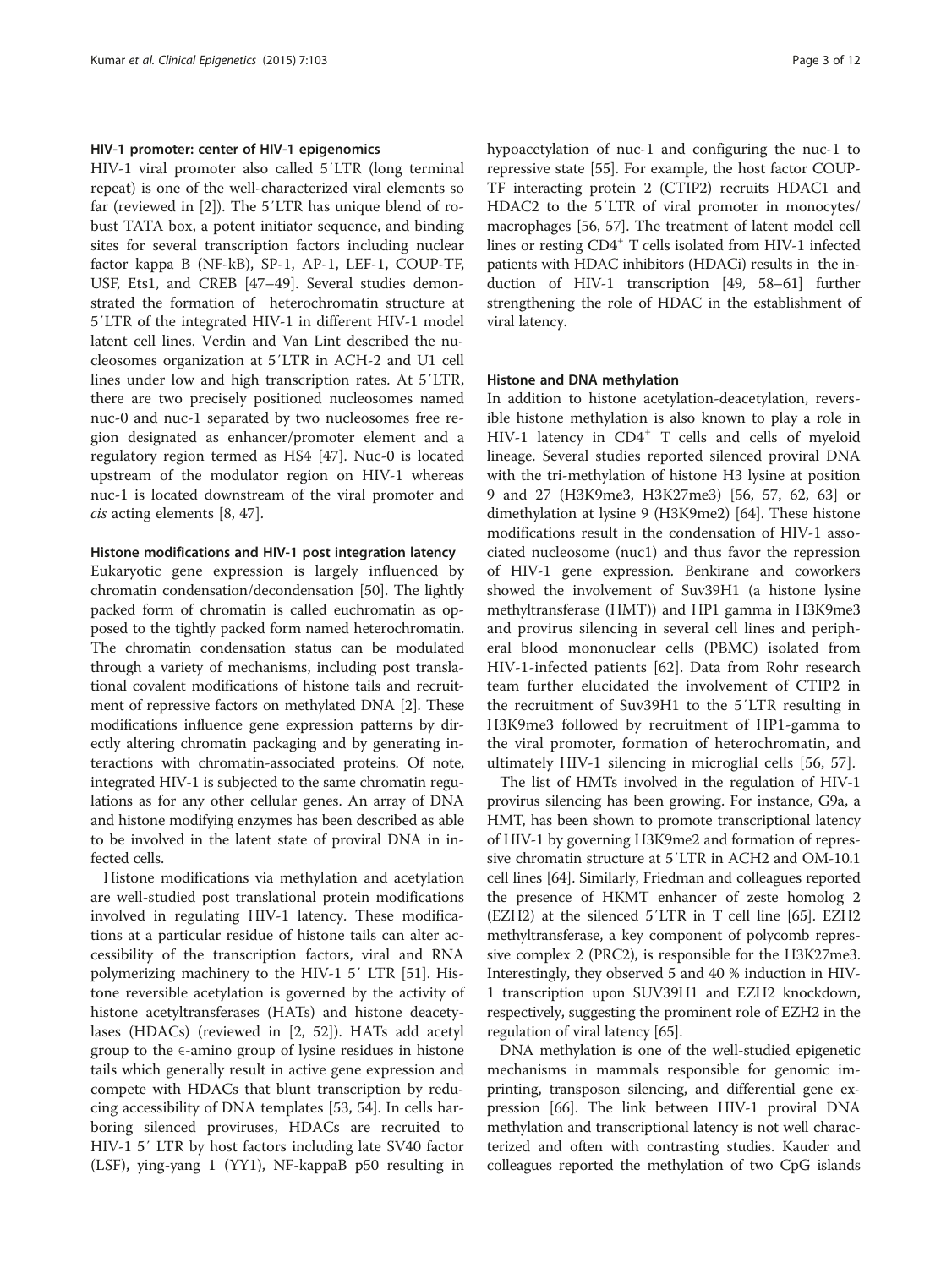flanking viral transcription site and association of methyl-CpG binding domain protein 2 (MBD2) and HDAC2 in one of CpG islands in Jurkat cells and HIV-1 latently infected primary CD4<sup>+</sup> T cells [\[67\]](#page-9-0). The role of HIV-1 provirus methylation has been suggested in promoting latency as a late event of latency establishment and could be an additional latency control in addition to histone modifications. Blazkova and colleagues reported high level of DNA methylation in HIV-1 promoter and enhancers in latent reservoir isolated form HIV-1-infected patients with undetectable viremia as compared to viremic patients [[68](#page-9-0)]. Recently, high level of DNA methylation has been reported in PBMCs infected with HIV-1 suggesting DNA methylation as one of the strategies employed by HIV-1 in transcriptional gene silencing [\[69\]](#page-9-0). However, several contradictory findings have been also reported. For instance, a study conducted on resting CD4<sup>+</sup> T cells isolated from aviremic individuals receiving cART revealed rare methylation of HIV-1 proviral DNA [[70](#page-9-0)] suggesting DNA methylation may not be a prominent mechanism responsible for HIV-1 latency. Taken together, further studies deciphering the status of DNA methylation of HIV-1 proviral DNA are required in large cohorts of patients to derive a meaningful conclusion.

#### Non-histone epigenetic modifications and HIV-1 post integration latency

Similar to histone proteins, several non-histone proteins which play an important role in HIV-1 transcription are subjected to reversible acetylation and deacetylation [\[6](#page-8-0)]. For instance, p300 and CBP acetyltransferase (a member of HATs family) acetylate the NF-kB subunit Rel A/pp65 at lysine residue 218, 221, and 230 [[71, 72\]](#page-9-0) and consequently influence not only the DNA binding capacity of this transcription factor but also its ability to interact with IkappaBalpha ( $I \kappa B\alpha$ ) and ultimately HIV-1 gene expression [\[6\]](#page-8-0). The deacetylation of Rel A mediated by HDAC3 and SIRT1 results in the inhibition of HIV-1 gene expression [[71](#page-9-0), [72\]](#page-9-0). HDAC3 and SIRT1 deacetylate RelA/pp65 at lysine residue 221 [\[71, 72](#page-9-0)] and 310 [\[73](#page-9-0)], respectively. The HIV-1 Tat trans-activator is another non-histone protein acetylated by p300, a necessary step in Tat-mediated transactivation, and deacetylated by SIRT1 in vitro and in vivo [[74](#page-9-0), [75](#page-9-0)]. The reversible acetylation of Tat is one of the mechanisms of HIV-1 latency regulation [\[74, 75\]](#page-9-0).

### "Epigenetic drugs" and HIV-1 reactivation as a therapeutic strategy

Aberrant epigenetic signatures have been reported in several kinds of human pathologies including cancer [[76\]](#page-9-0). The aberrant epigenetic patterns can be corrected by treatments with "epigenetic modifiers" or "epigenetic

modifying agents" [\[77\]](#page-9-0) that are in clinical trials of various phases [[76\]](#page-9-0). The understanding of epigenetic mechanisms associated with the viral latency promotes the development of "epigenetic modifiers" as potential drugs to hopefully eradicate HIV-1 from the infected individuals (sterilizing cure) but more probably to decrease the size of the HIV-1 reservoirs to a level controllable by the host immune system (remission or functional cure). "Kick and Kill" or "shock and kill" [[78\]](#page-9-0) is one of the most discussed and tested therapeutic strategy among HIV-1 scientists. "Kick and kill" refers to the induction of latent proviral by various latency reversing agents (LRAs) followed by the elimination of the infected cells by the immune system or by cell lysis induced by viral cytopathic effect and prevention of new infection by cART [\[5\]](#page-8-0) (Fig. [1\)](#page-4-0). Ideally, LRAs should have permissible toxicity and should not cause a robust and global T cell response [\[8](#page-8-0)]. Several "epigenetic modifying agents" including inhibitors of HDAC, HMT, and DNMT have been employed in activating latent reservoir in vitro and ex vivo (Table [1](#page-5-0)). Recently, pioneering studies have provided evidence that some LRAs can perturb HIV-1 latency in vivo.

## Histone modifiers

#### HDAC inhibitors

HDAC inhibitors (HDACis) are the most studied LRAs. They have been implicated in anticancer research. More than 10 HDACis are tested in various phases of clinical trials for several human pathologies. Vorinostat (SAHA) and valproic acid (VPA) have been approved by food and drug administration (FDA) for treatment of cutaneous T cell lymphoma and neuropsychiatric disorders/epilepsy, respectively [[8](#page-8-0), [79](#page-9-0)]. In addition to their low toxic profile, they do not cause a global T cell activation and therefore represent attractive therapeutic molecules [\[80](#page-9-0)].

HDAC inhibitors induce HIV-1 expression in latently infected T cells, monocytic cells, and in resting CD4<sup>+</sup> T cells isolated from HIV-1-infected individuals as reported previously [\[58](#page-9-0), [81](#page-9-0)–[84](#page-9-0)]. For instance vorinostat has been shown to reactivate HIV-1 in cells derived from infected patients [[81](#page-9-0), [85](#page-9-0), [86](#page-9-0)]. In addition, in a clinical trial, a single dose of vorinostat has been reported to increase cell-associated unspliced HIV-1 RNA levels within resting CD4<sup>+</sup> T cells and to increase simultaneously global acetylation [[87](#page-9-0)]. Furthermore, other clinical trials on patients under cART regimen with HDACi vorinostat, panobinostat, and romidepsin have been reported or are ongoing [[2,](#page-8-0) [84, 88](#page-9-0), [89](#page-9-0)] (Table [1](#page-5-0)). Besides, several other HDACis including sodium butyrate, trichostatin A, oxamflatin, scriptaid, and entinostat have been tested in various cellular models; however, most of them never enter into a clinical trial [[84\]](#page-9-0) (Table [1\)](#page-5-0).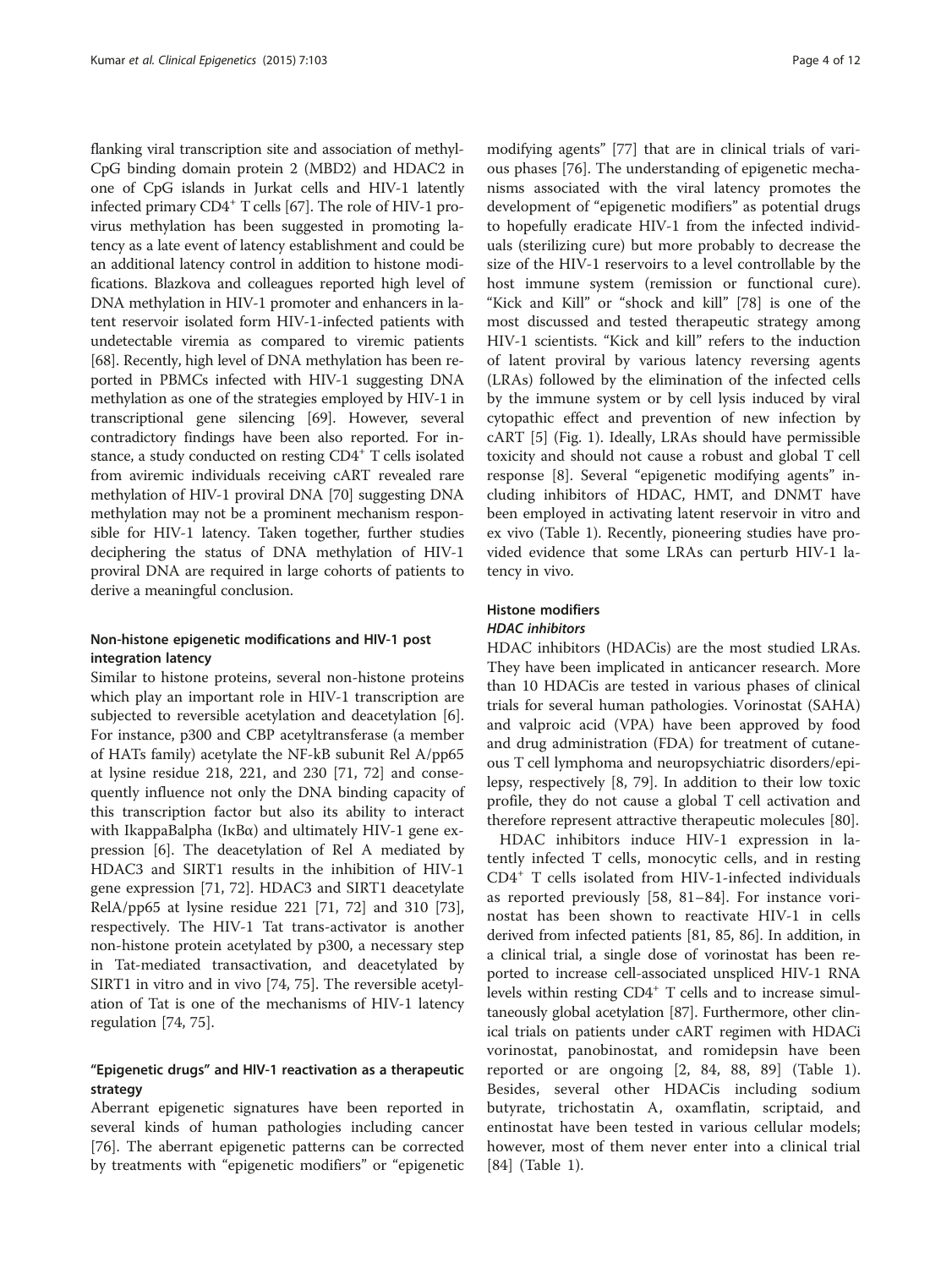<span id="page-4-0"></span>

Recent data from Siliciano's laboratory highlighted the limitation of current latency reversing assay for the evaluation of efficacy of LRAs. They found that except bryostatin-1, none of the LRAs involved in the study (vorinostat, romidepsin, panobinostat, disulfiram, and bryostatin-1) was able to induce the viral outgrowth from the cells isolated form HIV-1-infected aviremic cART-treated patients (Table [1\)](#page-5-0) [\[90](#page-9-0)]. There is scarcity of data suggesting the activation of HIV-1 expression upon HDACi treatment in MDMs derived from HIV-1-infected individuals. Interestingly, Jønsson and coworkers reported that romidepsin was able to prevent the de novo infection of PBMCs and CD4+ T cells but not in MDMs in vitro [[91](#page-10-0)] and reminded that a complete eradication is only possible by considering all latent reservoirs together.

#### Histone methyltransferase inhibitors

Histone methyltransferase inhibitors (HMTs) are other well-studied epigenetic players involved in the maintenance of HIV-1 latency. Various HMTs such as SUV39H1, G9a, and EZH2 are known to play important role in proviral silencing in the latent reservoir. Several studies

demonstrated the reversal of HIV-1 latency upon the inhibition of G9a [\[64](#page-9-0), [65,](#page-9-0) [92](#page-10-0), [93\]](#page-10-0), SUV39H1 [\[92, 93\]](#page-10-0), and EZH2 [\[65](#page-9-0)] in model cell lines and cells derived from patients (Table [1](#page-5-0)). In addition, the treatment of primary resting CD4<sup>+</sup> T cells with GSK343 (an effective and selective EZH2/EZH1 inhibitor) resulted in reduction of H3K27me3 mark at HIV LTR in the absence of increased proviral expression. Moreover, subsequent treatment of primary resting T cells with HDACi (SAHA or vorinostat) induced a HIV-1 viral production [\[94](#page-10-0)]. In combination with HDACi, HMTi could be a therapeutic partner for purging latent HIV-1 reservoirs.

#### DNA methyltransferase inhibitors

Several molecules interfering with the DNA methyltransferase activity are in various phases of clinical trials dealing with several kinds of cancers [[76,](#page-9-0) [95, 96\]](#page-10-0). For instance, Fernandez et al. assessed the combinatorial effect of 5-aza-2′deoxycytidine (Aza-CdR), a DNA methyltransferase inhibitor (DNMTi) and TNF alpha in J-Lat cell lines (6.3, 8.4, 9.2, 10.6), ACH2, J1.1, and U1 cell lines. They observed that among J-Lat cell lines except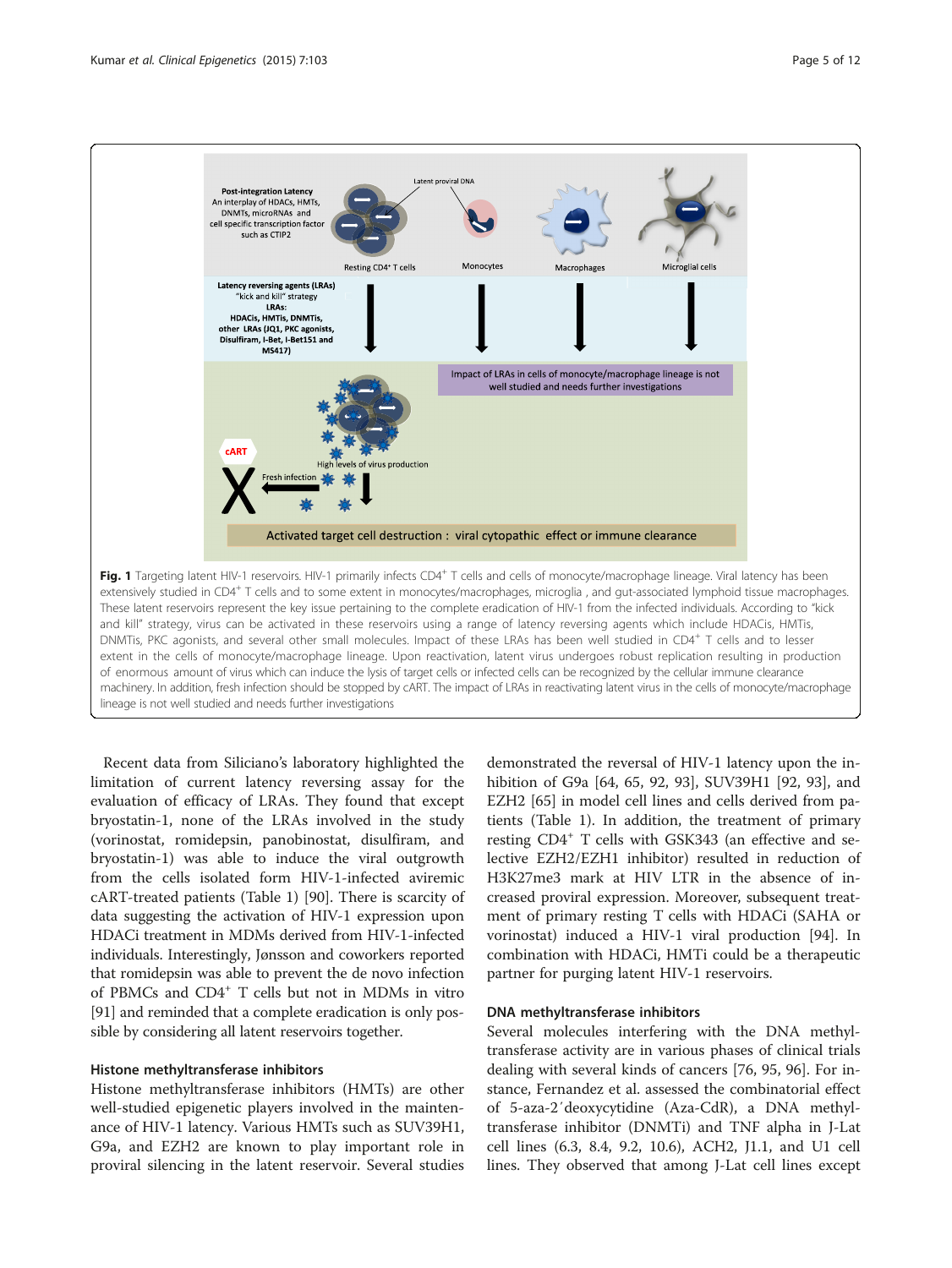| Latency reversal<br>agent             | Class of<br>agent        | Agent tested on                                                                                                               | Mechanism of action                                                                                | Stage of therapeutic<br>development                  | Ref           |
|---------------------------------------|--------------------------|-------------------------------------------------------------------------------------------------------------------------------|----------------------------------------------------------------------------------------------------|------------------------------------------------------|---------------|
| Vorinostat (SAHA)                     | <b>HDAC</b><br>inhibitor | J89 cells and Resting CD4 <sup>+</sup><br>T cells                                                                             | Induce acetylation of histone H3K4,<br>H4K4 resulting in remodeling of nuc-1                       | In vitro, ex vivo and<br>tested in a clinical trial  | [81, 87]      |
| Valproic acid                         | <b>HDAC</b><br>inhibitor | J-Lat cell lines and U1 cells,<br>patient derived cells                                                                       | Formation of euchromatin at HIV-1 5'LTR<br>and reactivation of HIV-1 transcription                 | In vitro, ex vivo, and<br>tested in a clinical trial | [58, 135]     |
| Panobinostat                          | <b>HDAC</b><br>inhibitor | $CD4^+$ T cells                                                                                                               | Formation of euchromatin at HIV-1 5'LTR<br>and reactivation of HIV-1 transcription                 | Phase 1/2 clinical trial                             | [136]         |
| Romidepsin                            | <b>HDAC</b><br>inhibitor | $CD4+$ T cells                                                                                                                | Formation of euchromatin at HIV-1 5'LTR<br>and reactivation of HIV-1 transcription                 | Ex vivo                                              | [137]         |
| Entinostat                            | <b>HDAC</b><br>inhibitor | CD4 <sup>+</sup> T cells, ACH2, and J-lat<br>cell lines                                                                       | Formation of euchromatin at HIV-1 5'LTR<br>and reactivation of HIV-1 transcription                 | In vitro, ex vivo                                    | [138, 139]    |
| M344                                  | <b>HDAC</b><br>inhibitor | J-Lat clones (A7)                                                                                                             | Increases histone acetylation and<br>activation of NF-kappaB                                       | In vitro                                             | $[140]$       |
| Sodium butyrate                       | <b>HDAC</b><br>inhibitor | CD4 <sup>+</sup> T cells, J-Lat cell lines,<br>ACH2 and U1 cells                                                              | Increases histone acetylation resulting<br>in transcriptional activation of HIV-1<br>promoter      | In vitro                                             | [58, 141]     |
| Trichostatin A                        | <b>HDAC</b><br>inhibitor | CD4 <sup>+</sup> T cells, ACH2, and J49 cells                                                                                 | Increases histone acetylation resulting<br>in transcriptional activation of HIV-1<br>promoter      | In vitro, ex vivo                                    | [49, 139]     |
| Oxamflatin                            | <b>HDAC</b><br>inhibitor | J89GFP and A7 cell                                                                                                            | Increases the acetylation level of<br>histone H3 and histone H4 at the<br>nucleosome 1(nuc-1) site | In vitro                                             | [59, 142]     |
| Scriptaid                             | <b>HDAC</b><br>inhibitor | J89GFP and A7 cells                                                                                                           | Promotes hyperacetylation of histone                                                               | In vitro                                             | [59, 143]     |
| Givinostat (ITF2357)                  | <b>HDAC</b><br>inhibitor | J89GFP, ACH2 and U1 cells                                                                                                     | Induces hyperacetylation of histone                                                                | In vitro                                             | [59, 144]     |
| CG05/CG06                             | <b>HDAC</b><br>inhibitor | ACH2 cells                                                                                                                    | Induces hyperacetylation of histone                                                                | In vitro                                             | $[145]$       |
| Chaetocin                             | HMT inhibitor            | Resting CD4 <sup>+</sup> T cells isolated<br>from HIV infected patients,<br>ACH-2, OM10.1 cells, infected<br>Jurkat-tat cells | A Suv39H1 inhibitor, induces loss of<br>H3K9me3                                                    | In vitro, ex vivo                                    | [64, 92, 93]  |
| BIX-01294                             |                          | HMT inhibitor ACH-2 and OM10.1 cells                                                                                          | A G9a inhibitor, promotes repressive<br>H3K9me2                                                    | Ex vivo                                              | [64, 93]      |
| 3-deazaneplanocin A HMT inhibitor     |                          | Latently infected Jurkat E4<br>and G4 cells                                                                                   | An inhibitor of EZH2, Induces loss of<br>H3K27me3                                                  | In vitro                                             | [65]          |
| $5$ -aza- $2'$<br>deoxycytidine       | <b>DNMTI</b>             | ACH-2 cells, U1 cells, and J-Lat<br>cell lines                                                                                | Inhibits of cytosine methylation and<br>prevent the recruitment of MBD2<br>and HDAC2 to the 5'LTR  | In vitro                                             | $[97]$        |
| Prostratin                            | PKC agonist              | Patient derived CD4 + T cells,<br>J-Lat cell lines                                                                            | Activates NF-KB                                                                                    | Ex vivo                                              | [146, 147]    |
| Phorbolmyristate<br>acetate (PMA)     | PKC agonist              | J-Lat cell lines                                                                                                              | Activates NF-KB                                                                                    | Ex vivo                                              | [146, 147]    |
| Diterpene ester<br>ingenol-3-angelate | PKC agonist              | U1 cells                                                                                                                      | Activates NF-KB                                                                                    | In vitro                                             | $[148]$       |
| Bryostatin-2                          | PKC agonist              | CD4 <sup>+</sup> T-cells, J-Lat cell lines, U1<br>and OM10.1 cells                                                            | Activates NF-KB                                                                                    | In vitro, ex vivo                                    | [149, 150]    |
| JQ1                                   | Unclassified<br>agents   | CD4 <sup>+</sup> T cells derived from patient,<br>J-Lat cell lines, U1, ACH2, and<br>OM10.1 cells                             | Releases BRD4 from the 5'LTR<br>and allows Tat-mediated recruitment<br>of P-TEFb to the 5'LTR.     | In vitro and ex vivo                                 | [109, 111]    |
| I-Bet, I-Bet151<br>and MS417          | Unclassified<br>agents   | J-Lat cell lines, primary CD4 <sup>+</sup><br>T cells                                                                         | Releases BRD4 from the 5'LTR and<br>allows Tat-mediated recruitment of<br>P-TEFb to the 5'LTR.     | In vitro                                             | [111]         |
| Disulfiram                            | Unclassified<br>agents   | $CD4+$ T cells                                                                                                                | Reactivates latent HIV-1 expression<br>through depletion of the<br>phosphatase and tensin homolog. | Ex vivo, clinical trial                              | $[113 - 115]$ |

<span id="page-5-0"></span>Table 1 HIV-1 latency reversal agents in various phases of HIV-1 therapeutic development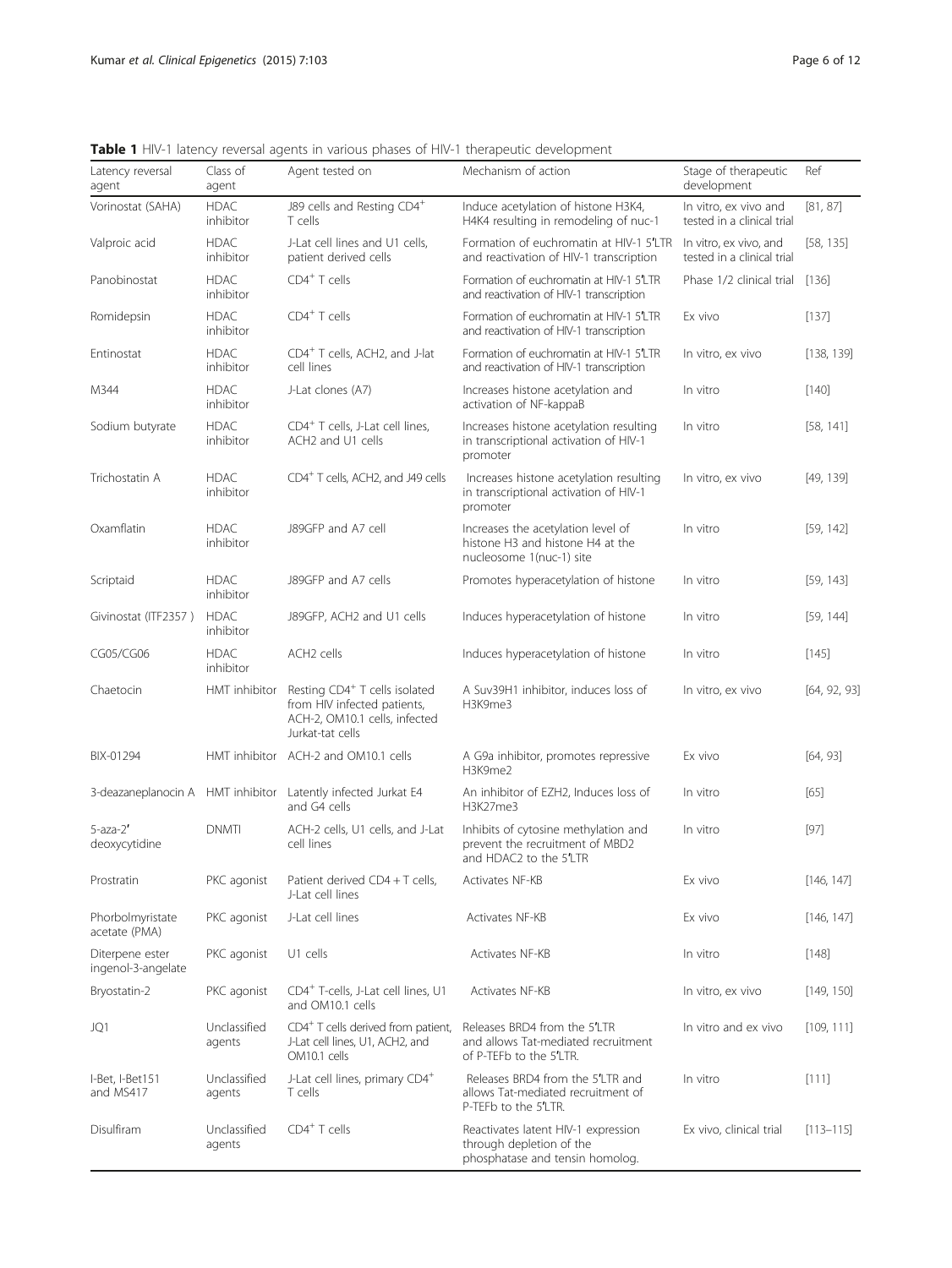for J-Lat 10.6, Aza-CdR plus TNF alpha activated HIV at least twice as compared to TNF alpha. On the other hand, in J-Lat10.6 cell line, Aza-CdR plus TNF alpha combination moderately decreases viral activation as compared to TNF alpha alone (Table [1\)](#page-5-0). In contrast, in ACH-2, U1, and J1.1 cells, TNFalpha stimulation with Aza-CdR treatment resulted in a decreased HIV-1 production as compared to the treatment with TNFalpha alone [[97\]](#page-10-0). Similarly, Kauder and colleagues reported the synergism between TNFalpha and Aza-CdR in multiple J-Lat cell lines (J-Lat 6.3, J-Lat 8.4, J-Lat 9.2, and J-Lat 15.4) [\[67](#page-9-0)]. Taken together, these results suggest a differential impact of DNMT inhibitors on different HIV-1 infected cellular targets and should be further tested ex vivo in latently infected primary cells derived from patients.

#### Other latency reversal agents

HIV-1 latency is a multifactorial phenomenon involving epigenetic machinery and is also subjected to "indirect" epigenetic mechanisms. Besides "direct epigenetic modifiers," several other molecules have been tested and found effective in recovering HIV-1 from latent reservoirs.

Interleukins (IL) -2 [\[98](#page-10-0)] can reverse HIV-1 latency in infected patients but with limited success. On the other hand, IL-7 increases viral production in productively infected cells without disrupting the latency [[99\]](#page-10-0). In a clinical trial, patients receiving IL-2 were found to have low number of latent cells; however, rebound viremia was observed upon cessation of IL-2 treatment [[98](#page-10-0)]. Other potent molecules have been tested for their potential as LRAs. For instance, protein kinase C (PKC) agonists such as phorbol myristate acetate, prostratin, ingenol B are known to induce the HIV-1 expression in latently infected T-cell lines, monocytic cell lines, and patientsderived primary cells [\[100, 101](#page-10-0)] (Table [1\)](#page-5-0). Some of these PKC agonists have either potent tumor promoting effect or induce robust global T cells activation [[5, 8](#page-8-0), [102](#page-10-0)]. Mechanisms of action of PKC agonists are quite diverse; however, they are known to relocate active NF-kB into the nucleus and to activate the positive transcription elongation factor b (P-TEFb) [\[8](#page-8-0)]. In addition, PKC phosphorylates HEXIM1 which may represent one of the key regulatory steps of P-TEFb activity [[103](#page-10-0)]. One important PKC agonist, bryostatin-1, has several advantages over other PKC activators. Bryostatin-1 reactivates latent reservoir without activating T cells, and its pharmacological and toxicological profile are well known [[8](#page-8-0)]. Interestingly, PKC agonists are known to downregulate the expression of CD4 receptor and coreceptor in uninfected cells whereas act as LRA in latent reservoirs. Therefore, treatments with PKC agonists in one hand can reactivate the HIV-1 in infected cells and on the other hand can prevent the new infections [\[2](#page-8-0), [8\]](#page-8-0). In contrast, Contreras and colleagues reported that the inhibition of PKC delta restricts the replication of R5-tropic viruses in MDMs [[104\]](#page-10-0).

Another protein that has gained considerable attention in the last decade is bromodomain-containing protein 4 (BRD4) [\[105\]](#page-10-0), a double bromodomain that competes with the viral protein Tat for the binding of the P-TEFb complex necessary for the efficient transcription of proviral DNA [\[105](#page-10-0)–[107\]](#page-10-0). Indeed, HIV-1 Tat protein recruits P-TEFb complex to the 5′LTR resulting in the phosphorylation of C-terminal domain of RNA polymerase II and efficient transcription elongation [[106, 108\]](#page-10-0). Inhibition of BRD4 by the selective inhibitor JQ1 has been shown to activate HIV-1 transcription in resting  $CD4^+$  T cells isolated from patients under cART but also in latently infected monocytic and T cell lines [\[109\]](#page-10-0). JQ1 releases BRD4 from the 5′LTR and allows the Tatmediated recruitment of P-TEFb to the 5′LTR [[110](#page-10-0)]. Several other BRD4 inhibitors including I-Bet, I-Bet151, and MS417 have been shown able to reactivate HIV from latency in T cell lines and primary T cells [[111](#page-10-0)]. Moreover, Boehm and colleagues found that knockdown of BRD2, another bromodomain containing protein, resulted in reversal of latency and could be used as a novel therapeutic target [\[111](#page-10-0)].

Disulfiram (bis(diethylthiocarbamoyl) disulfide) (DSF), an inhibitor of acetaldehyde dehydrogenase, is a FDA approved compound used to support the treatment of chronic alcoholism by producing an acute sensitivity to ethanol [[112\]](#page-10-0). DSF reactivates HIV-1 in several model latent cell lines and primary CD4<sup>+</sup> T cells without activating T cells [[113, 114\]](#page-10-0) via Akt pathway through depletion of PTEN [\[114\]](#page-10-0). In a recent clinical trial, treatment with DSF does not reduce the size of latent reservoir in patients under cART regimen [[115\]](#page-10-0). Of note, one of the limitations of all these so far tested LRAs including "epigenetic modifiers" is their non-specificity towards latently infected cells which may severely affect bystander cells also [\[8](#page-8-0)].

#### MicroRNAs and HIV-1 latency

MicroRNAs are 20–22 nucleotide long non-coding RNAs encoded by eukaryotic genomes, act as one of the key regulators of post transcriptional gene regulation [[116\]](#page-10-0). In addition, several viral genomes also encode microRNAs and also utilize cellular microRNAs to govern their pathogenesis. Role of microRNAs in contributing to viral latency has been shown in several viruses including human cytomegalovirus [[117\]](#page-10-0) and HIV [[118](#page-10-0)]. Bioinformatics analysis of HIV-1 genome predicted the presence of at least 10 microRNAs [\[118](#page-10-0)]. Although the presence of microRNAs in HIV-1 is still today a highly controversial issue, however, accumulating evidences suggest the presence and biological relevance of microRNAs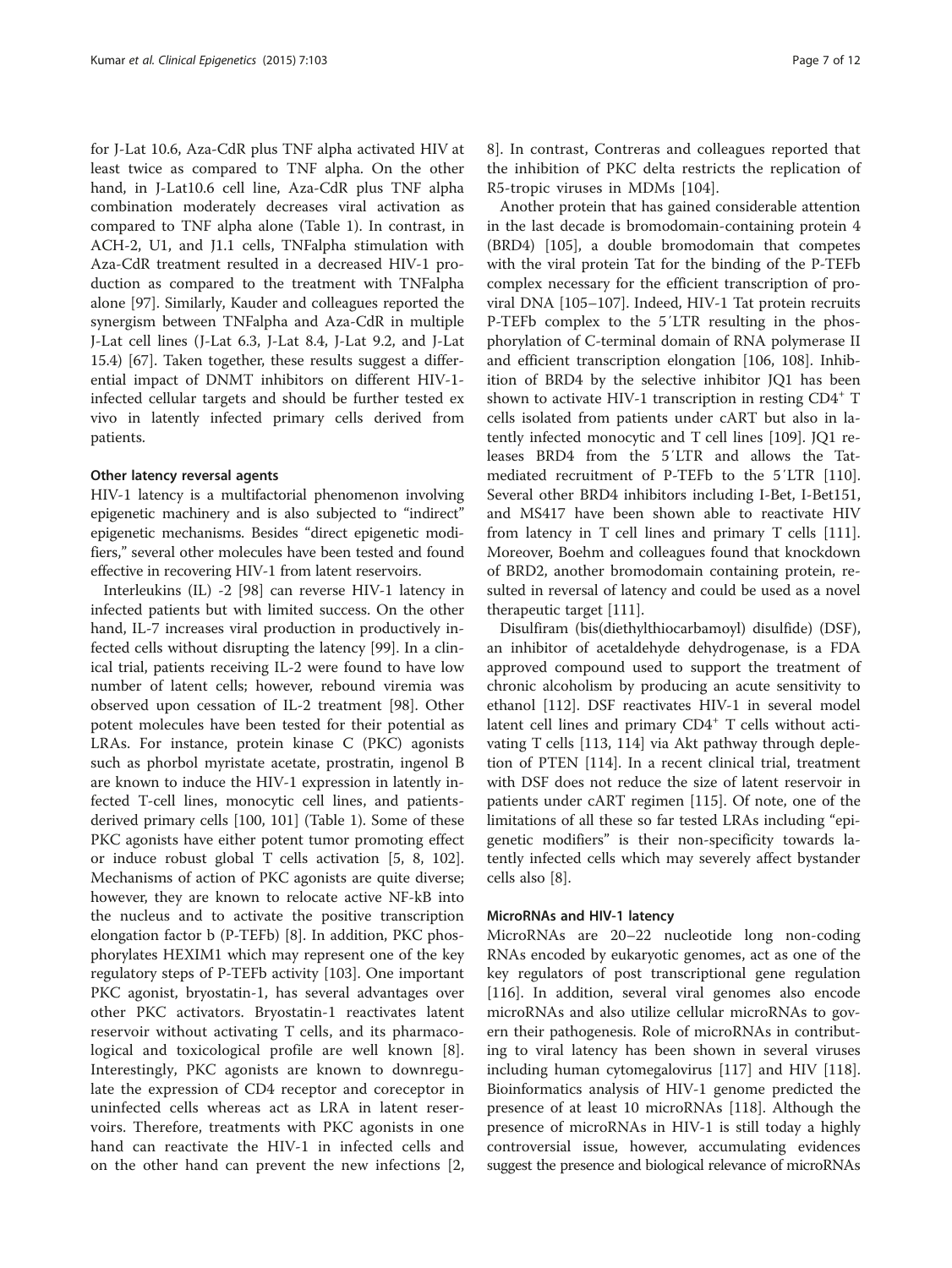in HIV-1 pathogenesis [[119](#page-10-0)–[125](#page-10-0)] and in enforcing latency [[123](#page-10-0), [124](#page-10-0)]. For instance, Klase and colleagues demonstrated the presence of viral microRNA derived from the processing of HIV-1 TAR element by Dicer enzyme. Furthermore, they detected the presence of TAR derived microRNA in infected CD4<sup>+</sup> T cells which could repress the expression of viral genes through transcriptional gene silencing [[126\]](#page-10-0). In another instance, Ouellet and colleagues suggested the biogenesis of two microRNAs (miR-TAR-5 p and miR-TAR-3p)derived from the TAR element upon asymmetrical processing by Dicer in HIV-1 infected cell lines and CD4<sup>+</sup> T cells infected with HIV-1 [[127\]](#page-10-0).

Not only viral microRNAs participate in enforcing latency, but cellular microRNAs also play a pivotal role in governing viral latency. For example, high levels of micro-RNAs (miR-28, miR-125b, miR-150, miR-223, and miR382) have been reported in resting  $CD4^+$  T cells as compared to the activated CD4+ T cells. The silencing of these microRNAs with anti-sense inhibitors resulted in increased viral production in latent cell lines and resting  $CD4^+$  T cells [[116\]](#page-10-0). Interestingly, the role of these microRNAs in HIV-1 infectivity of monocytes is also suggested. The lower susceptibility of monocytes and higher susceptibility of macrophages for HIV-1 infection is also linked with the high and low expression of these microRNAs in monocytes and macrophages, respectively [[121](#page-10-0), [123](#page-10-0), [128\]](#page-10-0).

Similarly, the expression of miR-198 is reported to be downregulated during monocytes differentiation into macrophages [\[129](#page-10-0)]. MiR-198 does not target the viral transcripts but targets HIV-1 Tat cofactor, cyclin T1, and overexpression of miR-198 in macrophages suppresses HIV-1 replication [[129](#page-10-0)]. The expression of miR-198 is quite low in resting CD4<sup>+</sup> T cells [[130\]](#page-10-0). In resting CD4 T high levels of microRNAs targeting cyclin T1 transcript such as miR-27b, miR-29b, miR-150, and miR-223 have been reported [\[130](#page-10-0)]. Another Tat cofactor, P300/ CBP-associated factor (PCAF) is targeted by the polycistronic miRNA cluster miR-17/92. In addition, HIV-1 actively suppresses the expression of this microRNA cluster in latent cell lines and PBMCs-isolated form HIV-1-infected patients [\[131\]](#page-10-0). In monocytes, high expression of microRNAs (miR-15a, miR-15b, and miR-16) suppresses the expression of purine-rich element binding protein α, another Tat cofactor [\[132\]](#page-10-0). The expression of another microRNA miR-29a has been shown to correlate inversely with HIV replication in vitro and ex vivo [[133\]](#page-10-0). More recently, role of microRNA-155 is shown in regulating latency in vitro [[134\]](#page-10-0). Taken together, the emerging data suggest that the microRNAs regulate the HIV-1 latency by directly targeting viral transcripts or by indirectly cellular factors transcripts important for viral replication.

#### **Conclusions**

The interplay of host epigenetic players including HDAC, HMT, and DNMT are largely responsible for the maintenance HIV-1 latency. Latent reservoirs including resting CD4<sup>+</sup> T cells, monocyte/macrophage lineage, microglia, and gut-associated lymphoid tissue macrophages are the main obstacle in the race for a cure of HIV-1 infection. One of the strategies to eradicate the virus consists of reactivating the latent reservoirs in order to expose the latently infected cells to the immune system and to the viral cytopathic effects while maintaining cART to avoid new infections ("kick and kill strategy") (Fig. [1](#page-4-0)). Several efforts have been made in this direction. Various molecules including epigenetic modifying agents such as HDACi, HMTi, and DNMTi have been shown to reactivate the virus in vitro, ex vivo, and in vivo. Indeed, two clinical trials have recently demonstrated that administration to aviremic-treated patients of a single [\[87\]](#page-9-0) or multiple [\[89](#page-9-0)] clinically tolerable dose(s) of vorinostat was associated with an increase expression of cell-associated unspliced HIV-1 RNA levels within resting  $CD4^+$  T cells in vivo. Importantly, another recent pilot clinical trial showed that panobinostat produced not only an increase of plasma HIV genomic RNA level but also a transient decrease in total HIV DNA level in cART treated patients. In addition to epigenetic modifying agents, several small molecules such as JQ1 and PKC agonists are able to reactivate the latent reservoirs. Each of these agents has their own merits and demerits and not only short- and long-term toxicities but also anti-latency activities on the various viral reservoirs have to be considered in order to develop such LRAs. Indeed, most of the mechanistic and clinically relevant data of HIV-1 epigenomics has been derived from CD4<sup>+</sup> T cells and to lesser extent from monocytes/ macrophages (Fig. [1](#page-4-0)). Results are encouraging and in future optimized targeting of HIV-1 latent reservoir by several complementary strategies could eradicate HIV-1 infection in patients.

#### Abbreviations

AIDS: acquired immune deficiency syndrome; BRD4: bromodomaincontaining protein 4; cART: effective combined anti-retroviral therapy; CNS: central nervous system; CRFs: chromatin reassembly factors; CTIP2: COUP-TF interacting protein 2; CTLs: cytotoxic T lymphocytes; DNMT: DNA methyltransferase; DNMTi: DNA methyltransferase inhibitor; DSF: disulfiram; EZH2: enhancer of zeste homolog 2; FDA: food and drug administration; GALT: gut associated lymphoid tissue; HAT: histone acetyltransferase; HDAC: histone deacetylase; HDACi: HDAC inhibitor; HIV-1: human immunodeficiency virus type 1; HMT: histone lysine methyltransferase; HMTi: histone methyltransferase inhibitor; IL: interleukin; IN: integrase; LRA: latency reversing agent; LEDGF/p75: lens epitheliumderived growth factor; LSF: late SV40 factor; LTR: long terminal repeat; MBD2: methyl-CpG binding domain protein 2; MDM: monocyte derived macrophages; NF-kB: nuclear factor kappa B; PBMC: peripheral blood mononuclear cells; PIC: pre-integration complex; PKC: protein kinase C; PRC2: polycomb repressive complex 2; PTEb: positive transcription elongation factor b; TI: transcriptional interference; VPA: valproic acid; WHO: World Health Organization; YY1: ying-yang 1.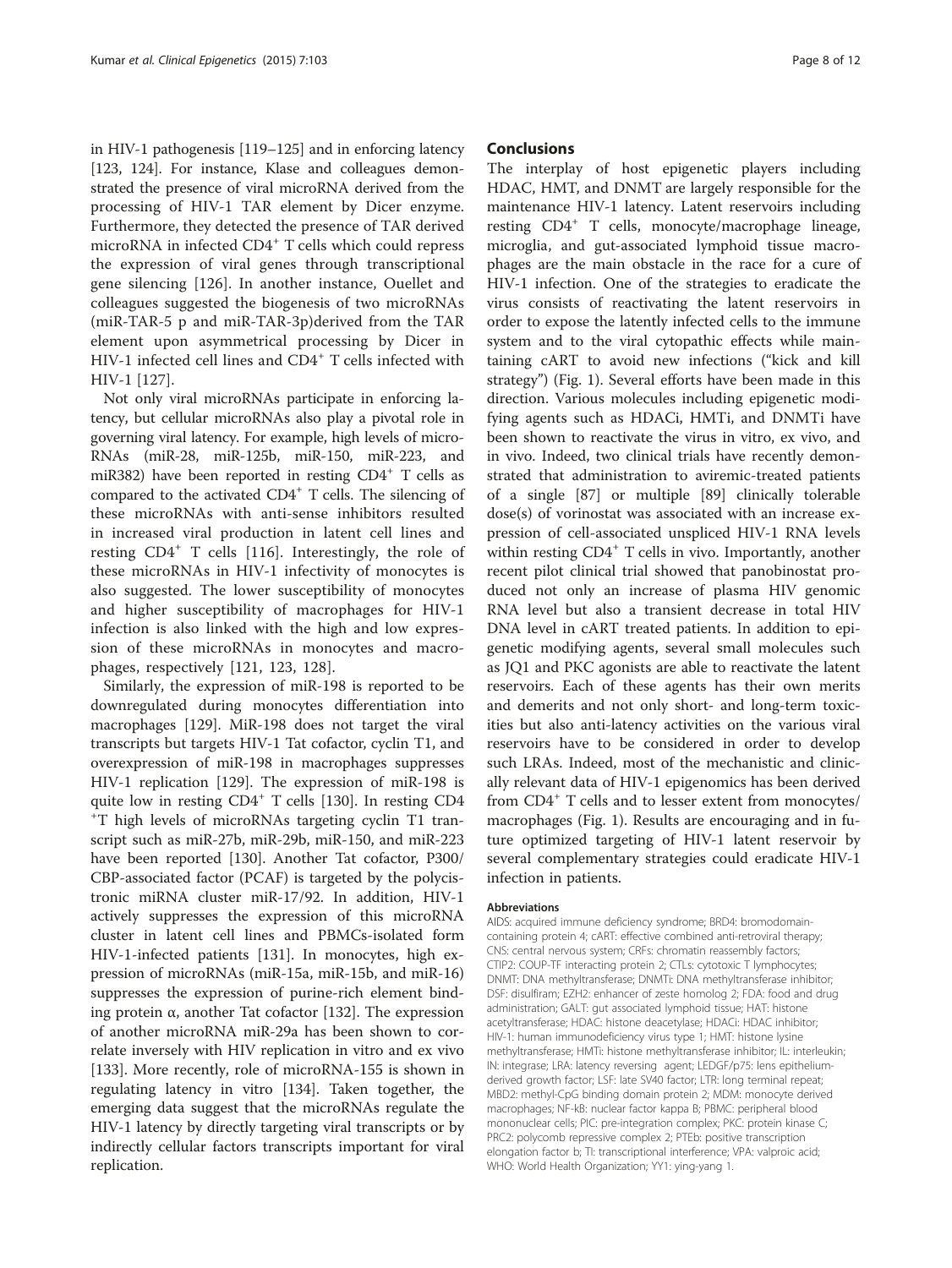#### <span id="page-8-0"></span>Competing interests

GH is an associate editor of Clinical Epigenetics. CVL is a member of the editorial board of Clinical Epigenetics. No other competing interests are declared.

#### Authors' contributions

GH, AK, and GD wrote the manuscript. AK and GD contributed equally to the work. CVL provided the conceptual advice and was involved in critical reading of the manuscript. All authors read and approved the manuscript.

#### Acknowledgements

This work was supported by grants from the University of Franche-Comté, the Région Franche-Comté (RECH-FON12-000013), the Agence Nationale de Recherche sur le SIDA (ANRS, n°13543 and 13544), and HIVERA 2013 (EURECA project) (to GH). AK is a recipient of a postdoctoral grant of the Agence Nationale de Recherche sur le SIDA (ANRS, n°13543 and 13544) and HIVERA 2013 (EURECA project).

#### Author details

<sup>1</sup>Department of Virology, Pathogens & Inflammation Laboratory, University of Franche-Comté and COMUE Bourgogne Franche-Comté University, UPRES EA4266, SFR FED 4234, CHRU Besançon, Hôpital Saint-Jacques, 2 place Saint-Jacques, F-25030 Besançon cedex, France. <sup>2</sup>Service of Molecular Virology, Institute of Molecular Biology and Medicine, Université Libre de Bruxelles (ULB), 12 Rue des Profs Jeener et Brachet, 6041 Gosselies, Belgium.

# Received: 24 July 2015 Accepted: 17 September 2015

#### References

- 1. Palmer S. Advances in detection and monitoring of plasma viremia in HIVinfected individuals receiving antiretroviral therapy. Curr Opin HIV AIDS. 2013;8(2):87–92.
- Van Lint C, Bouchat S, Marcello A. HIV-1 transcription and latency: an update. Retrovirology. 2013;10:67.
- 3. Kim SH, Gerver SM, Fidler S, Ward H. Adherence to antiretroviral therapy in adolescents living with HIV: systematic review and meta-analysis. AIDS. 2014;28(13):1945–56.
- 4. Global update on HIV treatment 2013: Web page link: [http://apps.who.int/](http://apps.who.int/iris/bitstream/10665/85326/1/9789241505734_eng.pdf) [iris/bitstream/10665/85326/1/9789241505734\\_eng.pdf.](http://apps.who.int/iris/bitstream/10665/85326/1/9789241505734_eng.pdf) Accessed 10 September 2015.
- 5. Archin NM, Margolis DM. Emerging strategies to deplete the HIV reservoir. Curr Opin Infect Dis. 2014;27(1):29–35.
- 6. Siliciano RF, Greene WC. HIV latency. Cold Spring Harb Perspect Med. 2011;1(1):a007096.
- 7. Siliciano JD, Siliciano RF. HIV-1 eradication strategies: design and assessment. Curr Opin HIV AIDS. 2013;8(4):318–25.
- 8. Xing S, Siliciano RF. Targeting HIV latency: pharmacologic strategies toward eradication. Drug Discov Today. 2013;18(11–12):541–51.
- 9. Abbas W, Tariq M, Iqbal M, Kumar A, Herbein G. Eradication of HIV-1 from the macrophage reservoir: an uncertain goal? Viruses. 2015;7(4):1578–98.
- 10. Kumar A, Abbas W, Herbein G. HIV-1 latency in monocytes/macrophages. Viruses. 2014;6(4):1837–60.
- 11. Kumar A, Herbein G. The macrophage: a therapeutic target in HIV-1 infection. Mol Cell Ther. 2014,2:10.
- 12. McKinstry KK, Strutt TM, Swain SL. The potential of CD4 T-cell memory. Immunology. 2010;130(1):1–9.
- 13. Gras G, Kaul M. Molecular mechanisms of neuroinvasion by monocytesmacrophages in HIV-1 infection. Retrovirology. 2010;7:30.
- 14. Garrido C, Margolis DM. Translational challenges in targeting latent HIV infection and the CNS reservoir problem. J Neurovirol. 2015;21(3):222–6.
- 15. Cosenza MA, Zhao ML, Si Q, Lee SC. Human brain parenchymal microglia express CD14 and CD45 and are productively infected by HIV-1 in HIV-1 encephalitis. Brain Pathol. 2002;12(4):442–55.
- 16. Gray LR, Roche M, Flynn JK, Wesselingh SL, Gorry PR, Churchill MJ. Is the central nervous system a reservoir of HIV-1? Curr Opin HIV AIDS. 2014;9(6):552–8.
- 17. Churchill MJ, Wesselingh SL, Cowley D, Pardo CA, McArthur JC, Brew BJ, et al. Extensive astrocyte infection is prominent in human immunodeficiency virus-associated dementia. Ann Neurol. 2009;66(2):253–8.
- 18. Talal AH, Monard S, Vesanen M, Zheng Z, Hurley A, Cao Y, et al. Virologic and immunologic effect of antiretroviral therapy on HIV-1 in gut-associated lymphoid tissue. J Acquir Immune Defic Syndr. 2001;26(1):1–7.
- 19. Poles MA, Boscardin WJ, Elliott J, Taing P, Fuerst MM, McGowan I, et al. Lack of decay of HIV-1 in gut-associated lymphoid tissue reservoirs in maximally suppressed individuals. J Acquir Immune Defic Syndr. 2006;43(1):65–8.
- 20. Chun TW, Nickle DC, Justement JS, Meyers JH, Roby G, Hallahan CW, et al. Persistence of HIV in gut-associated lymphoid tissue despite long-term antiretroviral therapy. J Infect Dis. 2008;197(5):714–20.
- 21. Yukl SA, Gianella S, Sinclair E, Epling L, Li Q, Duan L, et al. Differences in HIV burden and immune activation within the gut of HIV-positive patients receiving suppressive antiretroviral therapy. J Infect Dis. 2010;202(10):1553–61.
- 22. Yukl SA, Shergill AK, Ho T, Killian M, Girling V, Epling L, et al. The distribution of HIV DNA and RNA in cell subsets differs in gut and blood of HIV-positive patients on ART: implications for viral persistence. J Infect Dis. 2013;208(8):1212–20.
- 23. Rothenberger MK, Keele BF, Wietgrefe SW, Fletcher CV, Beilman GJ, Chipman JG, et al. Large number of rebounding/founder HIV variants emerge from multifocal infection in lymphatic tissues after treatment interruption. Proc Natl Acad Sci U S A. 2015;112(10):E1126–34.
- 24. Smith PD, Meng G, Salazar-Gonzalez JF, Shaw GM. Macrophage HIV-1 infection and the gastrointestinal tract reservoir. J Leukoc Biol. 2003;74(5):642–9.
- 25. Shen R, Meng G, Ochsenbauer C, Clapham PR, Grams J, Novak L, et al. Stromal down-regulation of macrophage CD4/CCR5 expression and NF-κB activation mediates HIV-1 non-permissiveness in intestinal macrophages. PLoS Pathog. 2011;7(5):e1002060.
- 26. Eriksson S, Graf EH, Dahl V, Strain MC, Yukl SA, Lysenko ES, et al. Comparative analysis of measures of viral reservoirs in HIV-1 eradication studies. PLoS Pathog. 2013;9(2):e1003174.
- 27. Siliciano JM, Siliciano RF. The remarkable stability of the latent reservoir for HIV-1 in resting memory CD4+ T cells. J Infect Dis, 2015, pii: jiv219 [Epub ahead of print].
- 28. Le Douce V, Herbein G, Rohr O, Schwartz C. Molecular mechanisms of HIV-1 persistence in the monocyte-macrophage lineage. Retrovirology. 2010;7:32.
- 29. Colin L, Van Lint C. Molecular control of HIV-1 postintegration latency: implications for the development of new therapeutic strategies. Retrovirology. 2009;6:111.
- 30. Mbonye U, Karn J. Control of HIV latency by epigenetic and non-epigenetic mechanisms. Curr HIV Res. 2011;9(8):554–67.
- 31. Schneider M, Tigges B, Meggendorfer M, Helfer M, Ziegenhain C, Brack-Werner R. A new model for post-integration latency in macroglial cells to study HIV-1 reservoirs of the brain. AIDS. 2015;29(10):1147–59.
- 32. Schröder AR, Shinn P, Chen H, Berry C, Ecker JR, Bushman F. HIV-1 integration in the human genome favors active genes and local hotspots. Cell. 2002;110(4):521–9.
- 33. Rezaei SD, Cameron PU. Human immunodeficiency virus (HIV)-1 integration sites in viral latency. Curr HIV AIDS Rep. 2015;12(1):88–96.
- 34. Han Y, Lassen K, Monie D, Sedaghat AR, Shimoji S, Liu X, et al. Resting CD4+ T cells from human immunodeficiency virus type 1 (HIV-1)-infected individuals carry integrated HIV-1 genomes within actively transcribed host genes. J Virol. 2004;78(12):6122–33.
- 35. Barr SD, Ciuffi A, Leipzig J, Shinn P, Ecker JR, Bushman FD. HIV integration site selection: targeting in macrophages and the effects of different routes of viral entry. Mol Ther. 2006;14(2):218–25.
- 36. Ciuffi A, Llano M, Poeschla E, Hoffmann C, Leipzig J, Shinn P, et al. A role for LEDGF/p75 in targeting HIV DNA integration. Nat Med. 2005;11(12):1287–9.
- 37. Shun MC, Raghavendra NK, Vandegraaff N, Daigle JE, Hughes S, Kellam P, et al. LEDGF/p75 functions downstream from preintegration complex formation to effect gene-specific HIV-1 integration. Genes Dev. 2007;21(14):1767–78.
- 38. Lelek M, Casartelli N, Pellin D, Rizzi E, Souque P, Severgnini M, et al. Chromatin organization at the nuclear pore favours HIV replication. Nat Commun. 2015;6:6483.
- 39. Desimmie BA, Weydert C, Schrijvers R, Vets S, Demeulemeester J, Proost P, et al. HIV-1 IN/Pol recruits LEDGF/p75 into viral particles. Retrovirology. 2015;12:16.
- 40. Ocwieja KE, Brady TL, Ronen K, Huegel A, Roth SL, Schaller T, et al. HIV integration targeting: a pathway involving transportin-3 and the nuclear pore protein RanBP2. PLoS Pathog. 2011;7(3):e1001313.
- 41. Marini B, Kertesz-Farkas A, Ali H, Lucic B, Lisek K, Manganaro L, et al. Nuclear architecture dictates HIV-1 integration site selection. Nature. 2015;521(7551):227–31.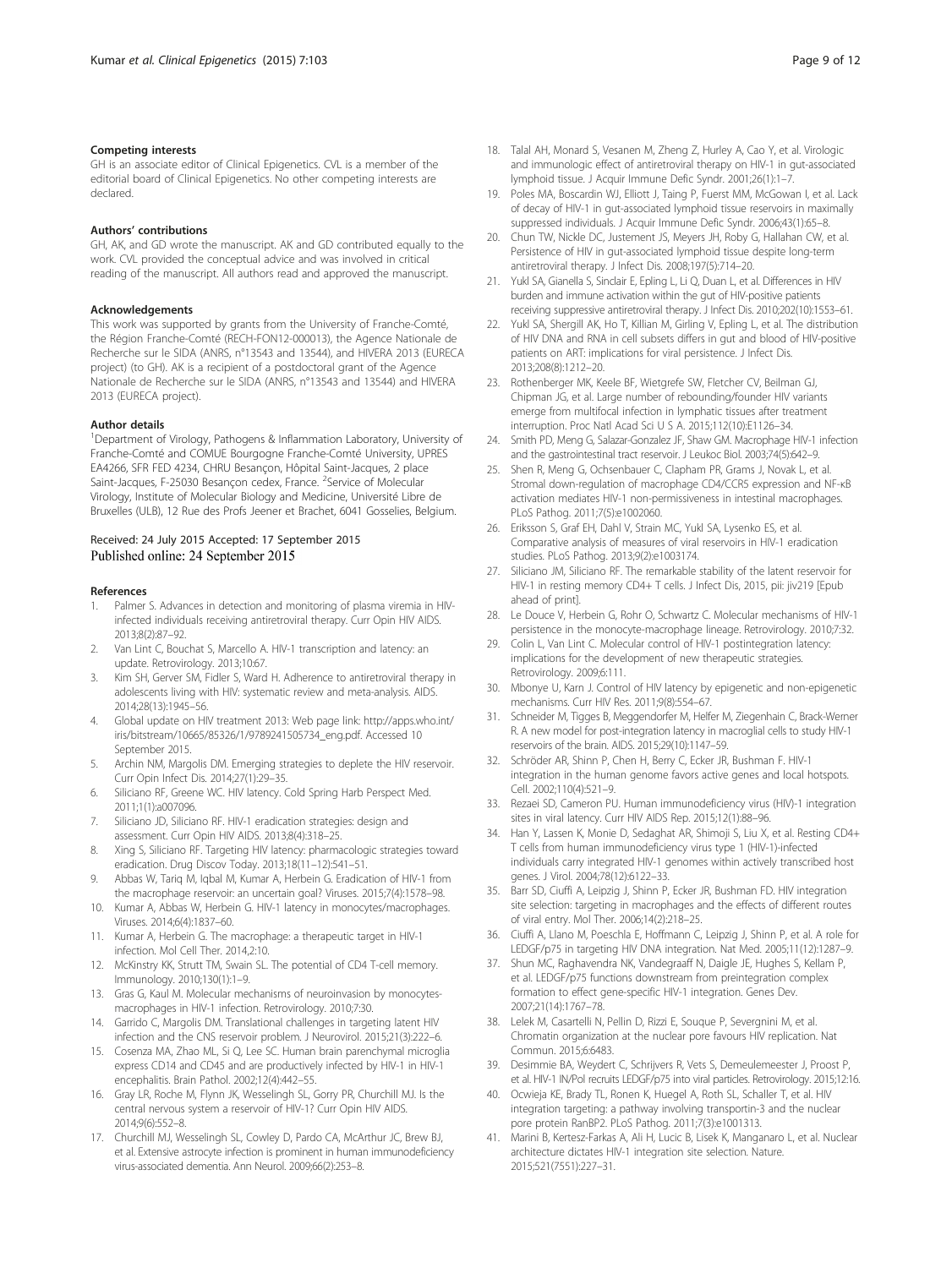- <span id="page-9-0"></span>42. Shearwin KE, Callen BP, Egan JB. Transcriptional interference—a crash course. Trends Genet. 2005;21(6):339–45.
- 43. Han Y, Lin YB, An W, Xu J, Yang HC, O'Connell K, et al. Orientationdependent regulation of integrated HIV-1 expression by host gene transcriptional read through. Cell Host Microbe. 2008;4(2):134–46.
- 44. Lenasi T, Contreras X, Peterlin BM. Transcriptional interference antagonizes proviral gene expression to promote HIV latency. Cell Host Microbe. 2008;4(2):123–33.
- 45. Shan L, Yang HC, Rabi SA, Bravo HC, Shroff NS, Irizarry RA, et al. Influence of host gene transcription level and orientation on HIV-1 latency in a primarycell model. J Virol. 2011;85(11):5384–93.
- 46. Gallastegui E, Millán-Zambrano G, Terme JM, Chávez S, Jordan A. Chromatin reassembly factors are involved in transcriptional interference promoting HIV latency. J Virol. 2011;85(7):3187–202.
- 47. Verdin E, Paras Jr P, Van Lint C. Chromatin disruption in the promoter of human immunodeficiency virus type 1 during transcriptional activation. EMBO J. 1993;12(8):3249–59.
- 48. Rohr O, Marban C, Aunis D, Schaeffer E. Regulation of HIV-1 gene transcription: from lymphocytes to microglial cells. J Leukoc Biol. 2003;74(5):736–49.
- 49. Van Lint C, Emiliani S, Ott M, Verdin E. Transcriptional activation and chromatin remodeling of the HIV-1 promoter in response to histone acetylation. EMBO J. 1996;15(5):1112–20.
- 50. Lusic M, Giacca M. Regulation of HIV-1 latency by chromatin structure and nuclear architecture. J Mol Biol. 2015;427(3):688–94.
- 51. Lusic M, Marcello A, Cereseto A, Giacca M. Regulation of HIV-1 gene expression by histone acetylation and factor recruitment at the LTR promoter. EMBO J. 2003;22(24):6550–61.
- 52. Tripathy MK, Abbas W, Herbein G. Epigenetic regulation of HIV-1 transcription. Epigenomics. 2011;3(4):487–502.
- 53. de Ruijter AJ, van Gennip AH, Caron HN, Kemp S, van Kuilenburg AB. Histone deacetylases (HDACs): characterization of the classical HDAC family. Biochem J. 2003;370(Pt 3):737–49.
- 54. Arrowsmith CH, Bountra C, Fish PV, Lee K, Schapira M. Epigenetic protein families: a new frontier for drug discovery. Nat Rev Drug Discov. 2012;11(5):384–400.
- 55. Williams SA, Chen LF, Kwon H, Ruiz-Jarabo CM, Verdin E, Greene WC. NFkappaB p50 promotes HIV latency through HDAC recruitment and repression of transcriptional initiation. EMBO J. 2006;25(1):139–49.
- 56. Marban C, Redel L, Suzanne S, Van Lint C, Lecestre D, Chasserot-Golaz S, et al. COUP-TF interacting protein 2 represses the initial phase of HIV-1 gene transcription in human microglial cells. Nucleic Acids Res. 2005;33(7):2318–31.
- 57. Marban C, Suzanne S, Dequiedt F, de Walque S, Redel L, Van Lint C, et al. Recruitment of chromatin-modifying enzymes by CTIP2 promotes HIV-1 transcriptional silencing. EMBO J. 2007;26(2):412–23.
- 58. Reuse S, Calao M, Kabeya K, Guiguen A, Gatot JS, Quivy V, et al. Synergistic activation of HIV-1 expression by deacetylase inhibitors and prostratin: implications for treatment of latent infection. PLoS One. 2009;4(6):e6093.
- 59. Huber K, Doyon G, Plaks J, Fyne E, Mellors JW, Sluis-Cremer N. Inhibitors of histone deacetylases: correlation between isoform specificity and reactivation of HIV type 1 (HIV-1) from latently infected cells. J Biol Chem. 2011;286(25):22211–8.
- 60. Margolis DM. Histone deacetylase inhibitors and HIV latency. Curr Opin HIV AIDS. 2011;6(1):25–9.
- 61. Palmisano I, Della Chiara G, D'Ambrosio RL, Huichalaf C, Brambilla P, Corbetta S, et al. Amino acid starvation induces reactivation of silenced transgenes and latent HIV-1 provirus via down-regulation of histone deacetylase 4 (HDAC4). Proc Natl Acad Sci U S A. 2012;109(34):E2284–93.
- 62. du Chéné I, Basyuk E, Lin YL, Triboulet R, Knezevich A, Chable-Bessia C, et al. Suv39H1 and HP1 gamma are responsible for chromatin-mediated HIV-1 transcriptional silencing and post-integration latency. EMBO J. 2007;26(2):424–35.
- 63. Pearson R, Kim YK, Hokello J, Lassen K, Friedman J, Tyagi M, et al. Epigenetic silencing of human immunodeficiency virus (HIV) transcription by formation of restrictive chromatin structures at the viral long terminal repeat drives the progressive entry of HIV into latency. J Virol. 2008;82(24):12291–303.
- 64. Imai K, Togami H, Okamoto T. Involvement of histone H3 lysine 9 (H3K9) methyltransferase G9a in the maintenance of HIV-1 latency and its reactivation by BIX01294. J Biol Chem. 2010;285(22):16538–45.
- 65. Friedman J, Cho WK, Chu CK, Keedy KS, Archin NM, Margolis DM, et al. Epigenetic silencing of HIV-1 by the histone H3 lysine 27 methyltransferase enhancer of Zeste 2. J Virol. 2011;85(17):9078–89.
- 66. Li E, Zhang Y. DNA methylation in mammals. Cold Spring Harb Perspect Biol. 2014;6(5):a019133.
- 67. Kauder SE, Bosque A, Lindqvist A, Planelles V, Verdin E. Epigenetic regulation of HIV-1 latency by cytosine methylation. PLoS Pathog. 2009;5(6):e1000495.
- 68. Blazkova J, Trejbalova K, Gondois-Rey F, Halfon P, Philibert P, Guiguen A, et al. CpG methylation controls reactivation of HIV from latency. PLoS Pathog. 2009;5(8):e1000554.
- 69. Maricato JT, Furtado MN, Takenaka MC, Nunes ER, Fincatti P, Meliso FM, et al. Epigenetic modulations in activated cells early after HIV-1 infection and their possible functional consequences. PLoS One. 2015;10(4):e0119234.
- 70. Blazkova J, Murray D, Justement JS, Funk EK, Nelson AK, Moir S, et al. Paucity of HIV DNA methylation in latently infected, resting CD4+ T cells from infected individuals receiving antiretroviral therapy. J Virol. 2012;86(9):5390–2.
- 71. Lf C, Fischle W, Verdin E, Greene WC. Duration of nuclear NF-kappaB action regulated by reversible acetylation. Science. 2001;293(5535):1653–7.
- 72. Chen LF, Mu Y, Greene WC. Acetylation of RelA at discrete sites regulates distinct nuclear functions of NF-κB. EMBO J. 2002;21(23):6539–48.
- 73. Yeung F, Hoberg JE, Ramsey CS, Keller MD, Jones DR, Frye RA, et al. Modulation of NF-kappaB-dependent transcription and cell survival by the SIRT1 deacetylase. EMBO J. 2004;23(12):2369–80.
- 74. Pagans S, Pedal A, North BJ, Kaehlcke K, Marshall BL, Dorr A, et al. SIRT1 regulates HIV transcription via Tat deacetylation. PLoS Biol. 2005;3(2):e41.
- 75. Kwon HS, Brent MM, Getachew R, Jayakumar P, Chen LF, Schnolzer M, et al. Human immunodeficiency virus type 1 Tat protein inhibits the SIRT1 deacetylase and induces T cell hyperactivation. Cell Host Microbe. 2008;3(3):158–67.
- 76. Nebbioso A, Carafa V, Benedetti R, Altucci L. Trials with "epigenetic" drugs: an update. Mol Oncol. 2012;6(6):657–82.
- 77. Héninger E, Krueger TE, Lang JM. Augmenting antitumor immune responses with epigenetic modifying agents. Front Immunol. 2015;6:29. 78. Deeks SG. HIV: shock and kill. Nature. 2012;487(7408):439–40.
- 79. Paris M, Porcelloni M, Binaschi M, Fattori D. Histone deacetylase inhibitors: from bench to clinic. J Med Chem. 2008;51(6):1505–29.
- 80. Bose P, Dai Y, Grant S. Histone deacetylase inhibitor (HDACI) mechanisms of action: emerging insights. Pharmacol Ther. 2014;143(3):323–36.
- 81. Archin NM, Espeseth A, Parker D, Cheema M, Hazuda D, Margolis DM. Expression of latent HIV induced by the potent HDAC inhibitor suberoylanilide hydroxamic acid. AIDS Res Hum Retroviruses. 2009;25(2):207–12.
- 82. Savarino A, Mai A, Norelli S, El Daker S, Valente S, Rotili D, et al. "Shock and kill" effects of class I-selective histone deacetylase inhibitors in combination with the glutathione synthesis inhibitor buthionine sulfoximine in cell line models for HIV-1 quiescence. Retrovirology. 2009;6:52.
- 83. Barton KM, Archin NM, Keedy KS, Espeseth AS, Zhang YL, Gale J, et al. Selective HDAC inhibition for the disruption of latent HIV-1 infection. PLoS One. 2014;9(8):e102684.
- 84. Rasmussen TA, Schmeltz Søgaard O, Brinkmann C, Wightman F, Lewin SR, Melchjorsen J, et al. Comparison of HDAC inhibitors in clinical development: effect on HIV production in latently infected cells and T-cell activation. Hum Vaccin Immunother. 2013;9(5):993–1001.
- 85. Contreras X, Schweneker M, Chen CS, McCune JM, Deeks SG, Martin J, et al. Suberoylanilide hydroxamic acid reactivates HIV from latently infected cells. J Biol Chem. 2009;284(11):6782–9.
- 86. Archin NM, Sung JM, Garrido C, Soriano-Sarabia N, Margolis DM. Eradicating HIV-1 infection: seeking to clear a persistent pathogen. Nat Rev Microbiol. 2014;12(11):750–64.
- 87. Archin NM, Liberty AL, Kashuba AD, Choudhary SK, Kuruc JD, Crooks AM, et al. Administration of vorinostat disrupts HIV-1 latency in patients on antiretroviral therapy. Nature. 2012;487(7408):482–5.
- 88. Olesen R, Vigano S, Rasmussen T, Søgaard OS, Ouyang Z, Buzon M, et al. Innate immune activity correlates with CD4 T cell-associated HIV-1 DNA decline during latency-reversing treatment with panobinostat. J Virol. 2015.
- 89. Elliott JH, Wightman F, Solomon A, Ghneim K, Ahlers J, Cameron MJ, et al. Activation of HIV transcription with short-course vorinostat in HIV-infected patients on suppressive antiretroviral therapy. PLoS Pathog. 2014;10(10):e1004473.
- 90. Bullen CK, Laird GM, Durand CM, Siliciano JD, Siliciano RF. New ex vivo approaches distinguish effective and ineffective single agents for reversing HIV-1 latency in vivo. Nat Med. 2014;20(4):425–9.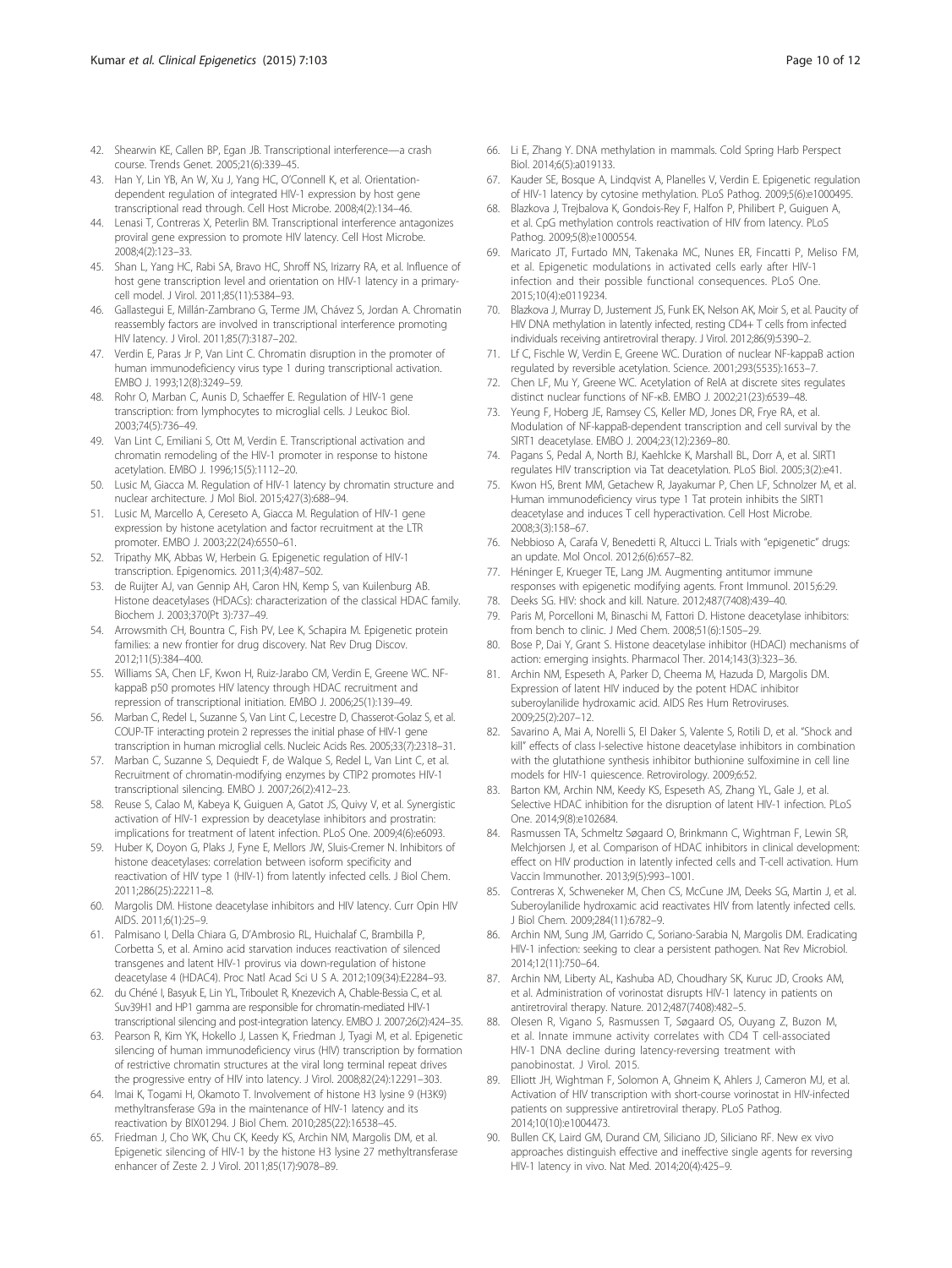- <span id="page-10-0"></span>91. Jønsson KL, Tolstrup M, Vad-Nielsen J, Kjær K, Laustsen A, Andersen MN, et al. Histone deacetylase inhibitor romidepsin inhibits de novo HIV-1 infections. Antimicrob Agents Chemother. 2015;59(7):3984–94.
- 92. Bernhard W, Barreto K, Saunders A, Dahabieh MS, Johnson P, Sadowski I. The Suv39H1 methyltransferase inhibitor chaetocin causes induction of integrated HIV-1 without producing a T cell response. FEBS Lett. 2011;585(22):3549–54.
- 93. Bouchat S, Gatot JS, Kabeya K, Cardona C, Colin L, Herbein G, et al. Histone methyltransferase inhibitors induce HIV-1 recovery in resting CD4(+) T cells from HIV-1-infected HAART-treated patients. AIDS. 2012;26(12):1473–82.
- 94. Tripathy MK, McManamy ME, Burch BD, Archin NM, Margolis DM. H3K27 demethylation at the proviral promoter sensitizes latent HIV to the effects of vorinostat in ex-vivo cultures of resting CD4+ T cells. J Virol. 2015;89(16):8392–405.
- 95. Foulks JM, Parnell KM, Nix RN, Chau S, Swierczek K, Saunders M, et al. Epigenetic drug discovery: targeting DNA methyltransferases. J Biomol Screen. 2012;17(1):2–17.
- 96. McGovern AP, Powell BE, Chevassut TJ. A dynamic multi-compartmental model of DNA methylation with demonstrable predictive value in hematological malignancies. J Theor Biol. 2012;310:14–20.
- 97. Fernandez G, Zeichner SL. Cell line-dependent variability in HIV activation employing DNMT inhibitors. Virol J. 2010;7:266.
- 98. Davey Jr RT, Bhat N, Yoder C, Chun TW, Metcalf JA, Dewar R, et al. HIV-1 and T cell dynamics after interruption of highly active antiretroviral therapy (HAART) in patients with a history of sustained viral suppression. Proc Natl Acad Sci U S A. 1999;96(26):15109–14.
- 99. Vandergeeten C, Fromentin R, DaFonseca S, Lawani MB, Sereti I, Lederman MM, et al. Interleukin-7 promotes HIV persistence during antiretroviral therapy. Blood. 2013;121(21):4321–9.
- 100. Jiang G, Mendes EA, Kaiser P, Sankaran-Walters S, Tang Y, Weber MG, et al. Reactivation of HIV latency by a newly modified ingenol derivative via protein kinase Cδ-NF-κB signaling. AIDS. 2014;28(11):1555–66.
- 101. Chauhan A. Enigma of HIV-1 latent infection in astrocytes: an in-vitro study using protein kinase C agonist as a latency reversing agent. Microbes Infect. 2015;17(9):651-9.
- 102. Shang HT, Ding JW, Yu SY, Wu T, Zhang QL, Liang FJ. Progress and challenges in the use of latent HIV-1 reactivating agents. Acta Pharmacol Sin. 2015;36(8):908-16.
- 103. Fujinaga K, Barboric M, Li Q, Luo Z, Price DH, Peterlin BM. PKC phosphorylates HEXIM1 and regulates P-TEFb activity. Nucleic Acids Res. 2012;40(18):9160–70.
- 104. Contreras X, Mzoughi O, Gaston F, Peterlin MB, Bahraoui E. Protein kinase C-delta regulates HIV-1 replication at an early post-entry step in macrophages. Retrovirology. 2012;9:37.
- 105. Wu SY, Chiang CM. The double bromodomain-containing chromatin adaptor Brd4 and transcriptional regulation. J Biol Chem. 2007;282(18):13141–5.
- 106. Zhou Q, Yik JH. The Yin and Yang of P-TEFb regulation: implications for human immunodeficiency virus gene expression and global control of cell growth and differentiation. Microbiol Mol Biol Rev. 2006;70(3):646–59.
- 107. Bisgrove DA, Mahmoudi T, Henklein P, Verdin E. Conserved P-TEFb-interacting domain of BRD4 inhibits HIV transcription. Proc Natl Acad Sci U S A. 2007;104(34):13690–5.
- 108. Verstraete N, Kuzmina A, Diribarne G, Nguyen VT, Kobbi L, Ludanyi M, et al. A Cyclin T1 point mutation that abolishes positive transcription elongation factor (P-TEFb) binding to Hexim1 and HIV tat. Retrovirology. 2014;11:50.
- 109. Banerjee C, Archin N, Michaels D, Belkina AC, Denis GV, Bradner J, et al. BET bromodomain inhibition as a novel strategy for reactivation of HIV-1. J Leukoc Biol. 2012;92(6):1147–54.
- 110. Li Z, Guo J, Wu Y, Zhou Q. The BET bromodomain inhibitor JQ1 activates HIV latency through antagonizing Brd4 inhibition of Tat-transactivation. Nucleic Acids Res. 2013;41(1):277–87.
- 111. Boehm D, Calvanese V, Dar RD, Xing S, Schroeder S, Martins L, et al. BET bromodomain-targeting compounds reactivate HIV from latency via a Tat-independent mechanism. Cell Cycle. 2013;12(3):452–62.
- 112. Suh JJ, Pettinati HM, Kampman KM, O'Brien CP. The status of disulfiram: a half of a century later. J Clin Psychopharmacol. 2006;26(3):290–302.
- 113. Xing S, Bullen CK, Shroff NS, Shan L, Yang HC, Manucci JL, et al. Disulfiram reactivates latent HIV-1 in a Bcl-2-transduced primary CD4+ T cell model without inducing global T cell activation. J Virol. 2011;85(12):6060–4.
- 114. Doyon G, Zerbato J, Mellors JW, Sluis-Cremer N. Disulfiram reactivates latent HIV-1 expression through depletion of the phosphatase and tensin homolog. AIDS. 2013;27(2):F7–11.
- 115. Spivak AM, Andrade A, Eisele E, Hoh R, Bacchetti P, Bumpus NN, et al. A pilot study assessing the safety and latency-reversing activity of disulfiram in HIV-1-infected adults on antiretroviral therapy. Clin Infect Dis. 2014;58(6):883–90.
- 116. Detsika MG, Psarris A, Paraskevis D. MicroRNAs and HIV latency: a complex and promising relationship. AIDS Rev. 2012;14(3):188–94.
- 117. Kumar A, Herbein G. Epigenetic regulation of human cytomegalovirus latency: an update. Epigenomics. 2014;6(5):533–46.
- 118. Bennasser Y, Le SY, Yeung ML, Jeang KT. HIV-1 encoded candidate micro-RNAs and their cellular targets. Retrovirology. 2004;1:43.
- 119. Omoto S, Ito M, Tsutsumi Y, Ichikawa Y, Okuyama H, Brisibe EA, et al. HIV-1 nef suppression by virally encoded microRNA. Retrovirology. 2004;1:44.
- 120. Lamers SL, Fogel GB, McGrath MS. HIV-miR-H1 evolvability during HIV pathogenesis. Biosystem. 2010;101(2):88–96.
- 121. Wang X, Ye L, Hou W, Zhou Y, Wang YJ, Metzger DS, et al. Cellular microRNA expression correlates with susceptibility of monocytes/ macrophages to HIV-1 infection. Blood. 2009;113(3):671–4.
- 122. Chang JR, Mukerjee R, Bagashev A, Del Valle L, Chabrashvili T, Hawkins BJ, et al. HIV-1 Tat protein promotes neuronal dysfunction through disruption of microRNAs. J Biol Chem. 2011;286(47):41125–34.
- 123. Wang L, Li G, Yao ZQ, Moorman JP, Ning S. MicroRNA regulation of viral immunity, latency, and carcinogenesis of selected tumor viruses and HIV. Rev Med Virol. 2015;25(5):320-41.
- 124. Schopman NC, Willemsen M, Liu YP, Bradley T, van Kampen A, Baas F, et al. Deep sequencing of virus-infected cells reveals HIV-encoded small RNAs. Nucleic Acids Res. 2012;40(1):414–27.
- 125. Lin J, Cullen BR. Analysis of the interaction of primate retroviruses with the human RNA interference machinery. J Virol. 2007;81(22):12218–26.
- 126. Klase Z, Kale P, Winograd R, Gupta MV, Heydarian M, Berro R, et al. HIV-1 TAR element is processed by Dicer to yield a viral micro-RNA involved in chromatin remodeling of the viral LTR. BMC Mol Biol. 2007;8:63.
- 127. Ouellet DL, Plante I, Landry P, Barat C, Janelle ME, Flamand L, et al. Identification of functional microRNAs released through asymmetrical processing of HIV-1 TAR element. Nucleic Acids Res. 2008;36(7):2353–65.
- 128. Swaminathan G, Navas-Martín S, Martín-García J. MicroRNAs and HIV-1 infection: antiviral activities and beyond. J Mol Biol. 2014;426(6):1178–97.
- 129. Sung TL, Rice AP. miR-198 inhibits HIV-1 gene expression and replication in monocytes and its mechanism of action appears to involve repression of cyclin T1. PLoS Pathog. 2009;5(1):e1000263.
- 130. Chiang K, Sung TL, Rice AP. Regulation of cyclin T1 and HIV-1 Replication by microRNAs in resting CD4+ T lymphocytes. J Virol. 2012;86(6):3244–52.
- 131. Triboulet R, Mari B, Lin YL, Chable-Bessia C, Bennasser Y, Lebrigand K, et al. Suppression of microRNA-silencing pathway by HIV-1 during virus replication. Science. 2007;315(5818):1579–82.
- 132. Shen CJ, Jia YH, Tian RR, Ding M, Zhang C, Wang JH. Translation of Pur-α is targeted by cellular miRNAs to modulate the differentiation-dependent susceptibility of monocytes to HIV-1 infection. FASEB J. 2012;26(11):4755–64.
- 133. Patel P, Ansari MY, Bapat S, Thakar M, Gangakhedkar R, Jameel S. The microRNA miR-29a is associated with human immunodeficiency virus latency. Retrovirology. 2014;11:108.
- 134. Ruelas DS, Chan JK, Oh E, Heidersbach AJ, Hebbeler AM, Chavez L, et al. MicroRNA-155 Reinforces HIV Latency. J Biol Chem. 2015;290(22):13736–48.
- 135. Routy JP, Tremblay CL, Angel JB, Trottier B, Rouleau D, Baril JG, et al. Valproic acid in association with highly active antiretroviral therapy for reducing systemic HIV-1 reservoirs: results from a multicentre randomized clinical study. HIV Med. 2012;13(5):291–6.
- 136. Rasmussen TA, Tolstrup M, Brinkmann CR, Olesen R, Erikstrup C, Solomon A, et al. Panobinostat, a histone deacetylase inhibitor, for latent-virus reactivation in HIV-infected patients on suppressive antiretroviral therapy: a phase 1/2, single group, clinical trial. Lancet HIV. 2014;1(1):e13–21.
- 137. Wei DG, Chiang V, Fyne E, Balakrishnan M, Barnes T, Graupe M, et al. Histone deacetylase inhibitor romidepsin induces HIV expression in CD4 T cells from patients on suppressive antiretroviral therapy at concentrations achieved by clinical dosing. PLoS Pathog. 2014;10(4):e1004071.
- 138. Wightman F, Lu HK, Solomon AE, Saleh S, Harman AN, Cunningham AL, et al. Entinostat is a histone deacetylase inhibitor selective for class 1 histone deacetylases and activates HIV production from latently infected primary T cells. AIDS. 2013;27(18):2853–62.
- 139. Lu HK, Gray LR, Wightman F, Ellenberg P, Khoury G, Cheng WJ, et al. Ex vivo response to histone deacetylase (HDAC) inhibitors of the HIV long terminal